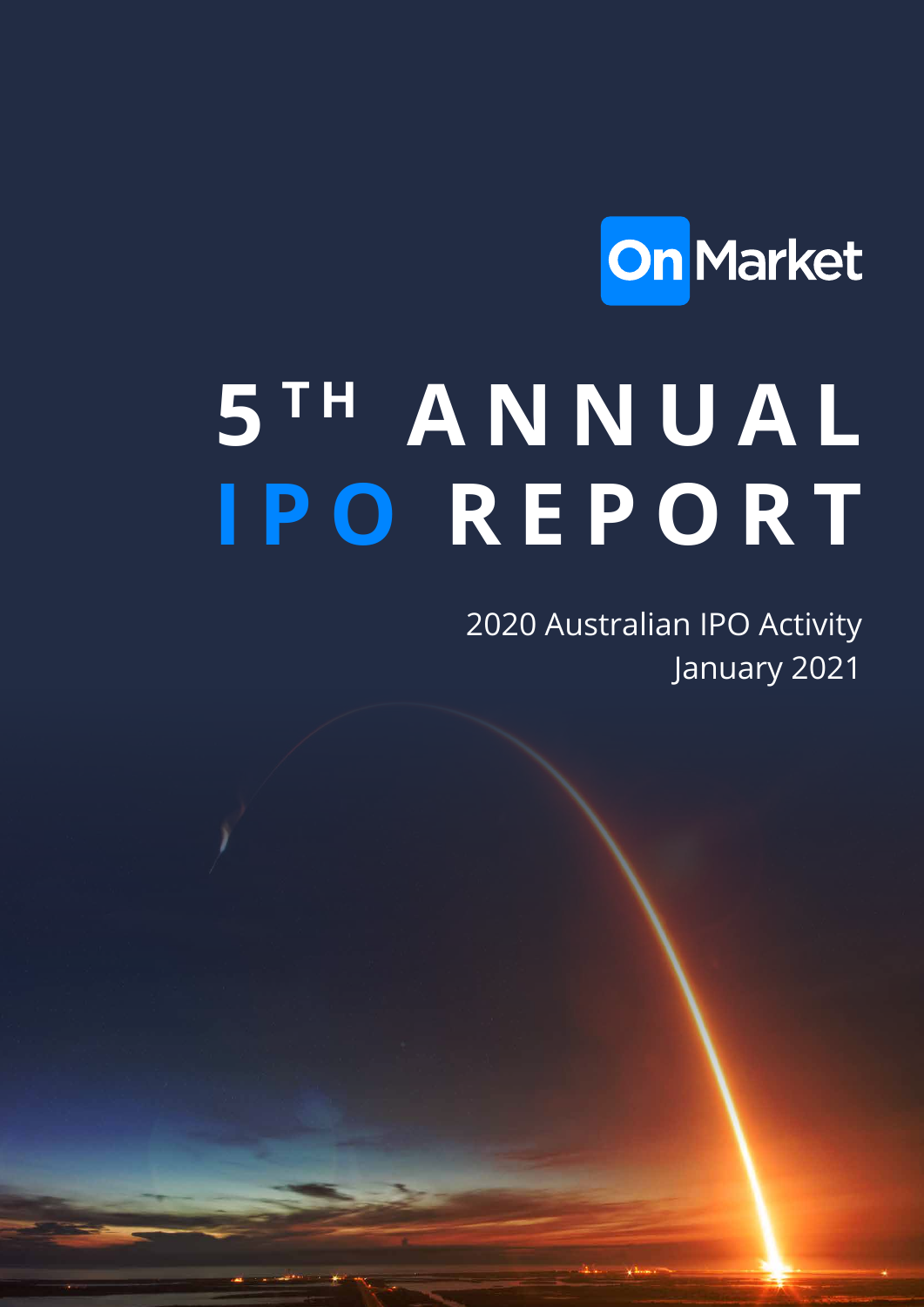#### **CONTENTS**



| Contents                       |    |
|--------------------------------|----|
| <b>Highlights</b>              | 2  |
| <b>CEO</b> review              | 4  |
| 2020 IPO Overview              | 5  |
| Price Performance & Key Trends | 6  |
| <b>Sector Analysis</b>         | 8  |
| OnMarket's 2020 Scorecard      | 10 |
| IPOs as an investment strategy | 11 |
| Where to for 2021?             | 12 |
| Listings by Quarter            | 13 |
| Disclaimer                     | 18 |

## OnMarket IPO Report Contributors



**NICK MOTTERAM** Managing Director

02 8598 8559 nick@onmarket.com.au



**TIM EISENHAUER** Managing Director 02 8598 8559 tim@onmarket.com.au



**ZAC FYFFE** Analyst 02 8598 8559 zac@onmarket.com.au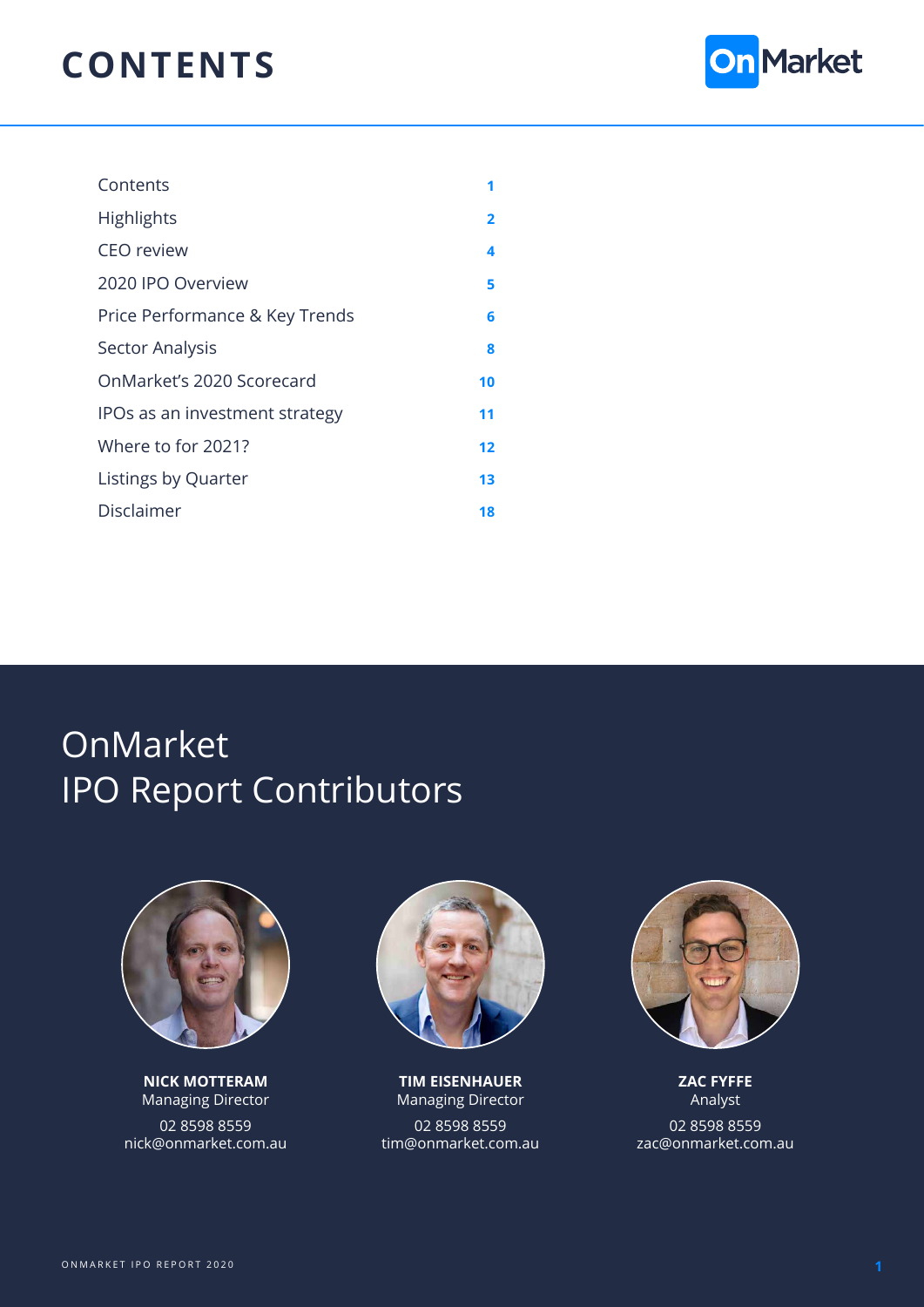#### <span id="page-2-0"></span>**HIGHLIGHTS**





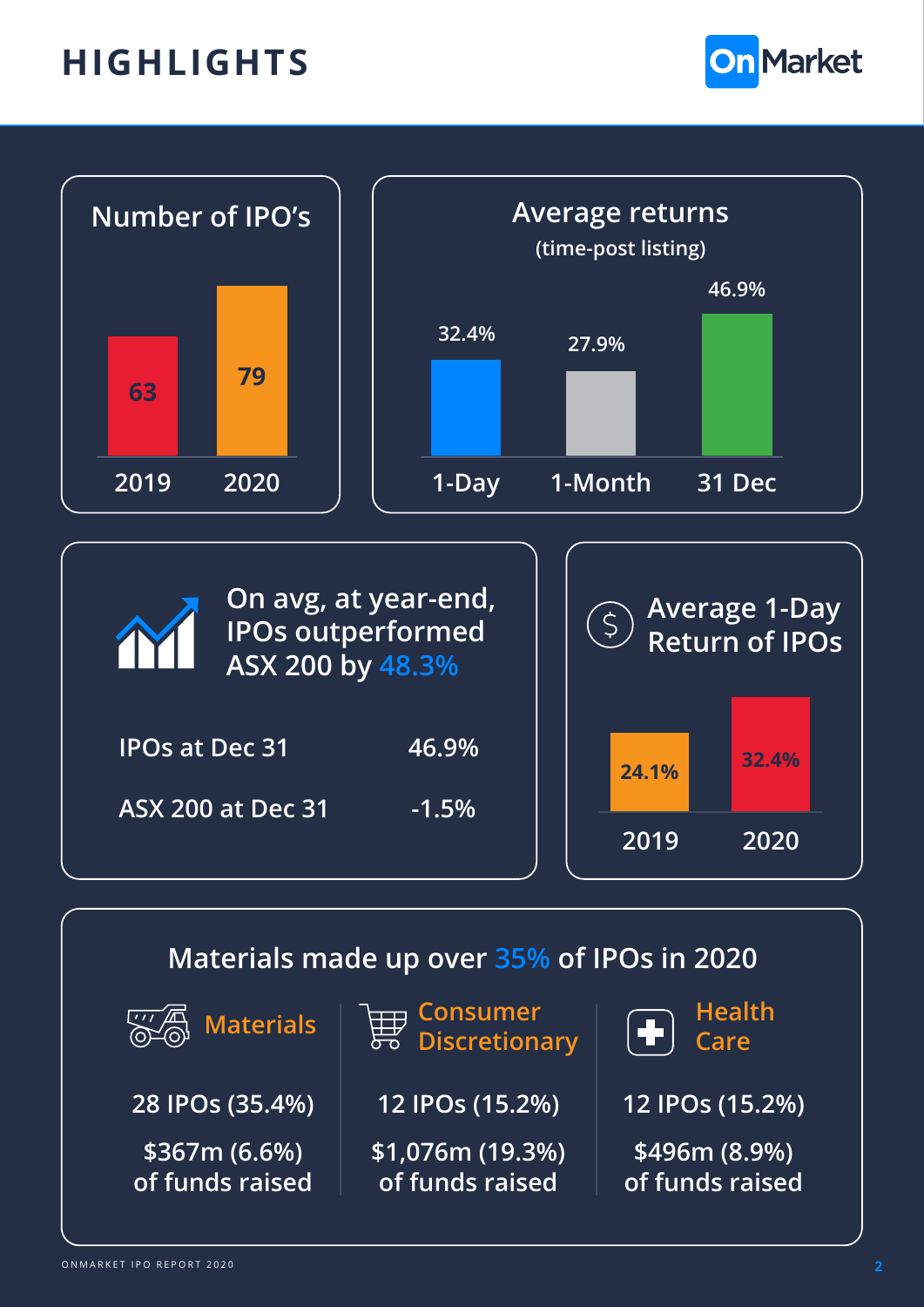#### **HIGHLIGHTS**





**Industrials and IT IPOs led the way, taking advantage of strong equity markets**

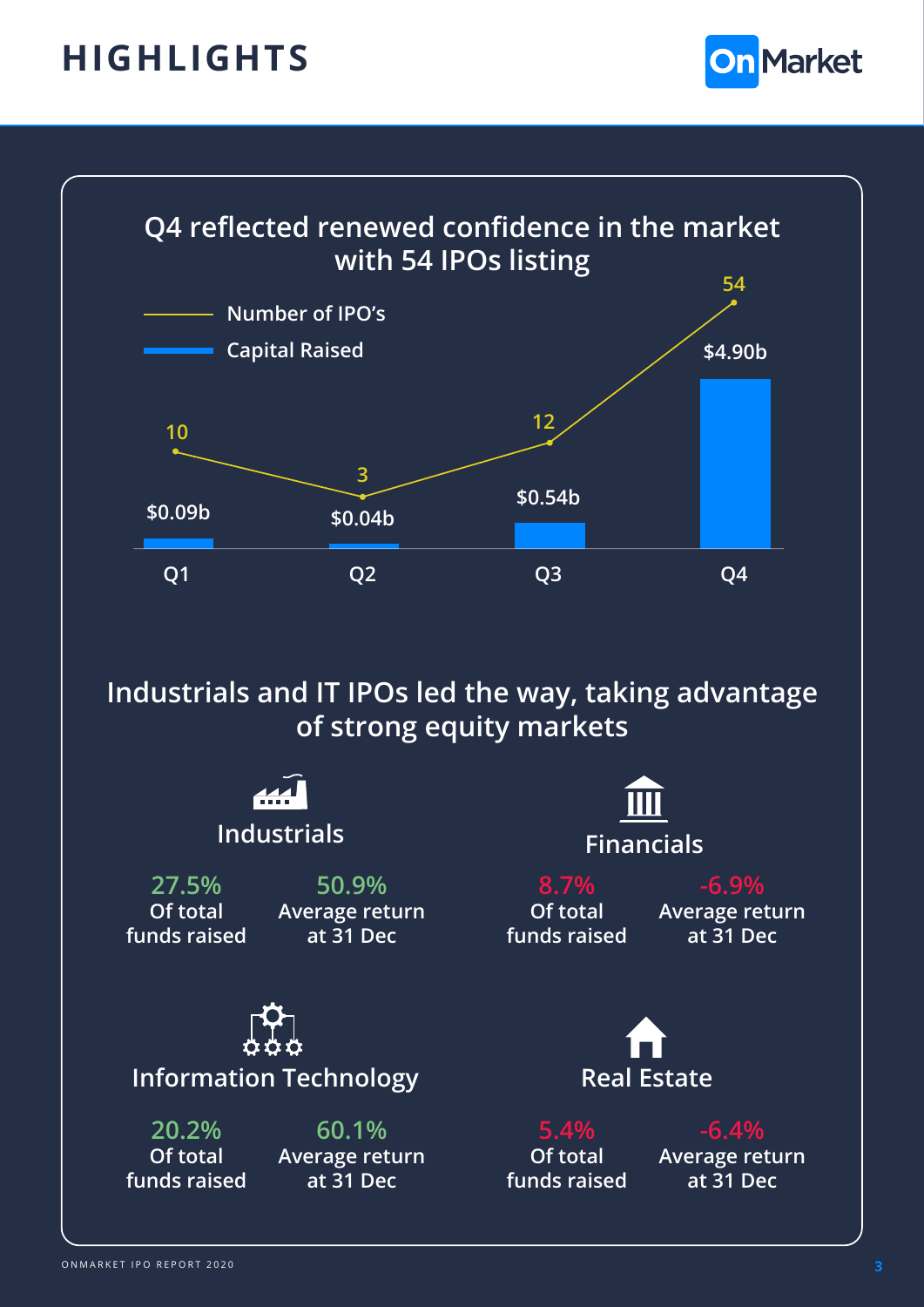## <span id="page-4-0"></span>**CEO REVIEW**



#### **Dear Investor**,

This is our 5th Annual IPO Report. For regular readers it won't surprise you that our message is the same as other years. IPOs have yet again outperformed the market with an average 1-month return of 27.9% and an impressive 46.9% return at year end.

Despite a slower start to 2020 due to the impact of Covid-19, the IPO market roared back to life in Q4 2020 with 54 listings in the period raising \$4.9 billion. Industrial, IT and consumer discretionary companies dominated the IPO landscape for the year making up 67% of the total capital raised.

Every year, we suggest that the best strategy is to invest the same amount in every IPO and sell after the same holding period. The reason that we think that this is a winning formula is that nearly all IPOs need to entice new large, cornerstone investors into the offer. Those large investors need to be convinced that it is cheaper for them to invest in the IPO, versus buying in the secondary trading market after the company is listed.

The result over the last 5 years has confirmed this thesis. As at 31 December 2020, a person that invested in every listed OnMarket deal and sold the same period after listing has earnt an annualised money-weighted return of:

- 92% for a 1-day holding period
- 42% for a 1-month holding period
- 32% for a 3-month holding period
- 35% for a 6-month holding period

Bear in mind that, by dollars, the most profitable exercise has been the 6-month holding period. As funds are invested for longer, this yields the greatest dollar profit, as time-invested outweighs the higher percentage.

Not only has this strategy worked over the entire period, persistence of returns has also occurred within each of the last 5 years. If you want to check these remarkable performance figures, we update the returns each month with every stock component on our website, throughout the year, for everyone to see.

Or, for those that prefer to live in the fast lane and try to pick winners, 2020 has offered some huge variation of returns. The risk of loss was amply demonstrated by Emyria Ltd (ASX:EMD), losing three quarters of its value before recovering in recent months. While, the best of the best was Tesoro Resources Ltd (ASX:TSO), by year end it was up 867%.

Where to for 2021? We have a strong pipeline of upcoming listings. These prospects include a diverse mix, dominated with technology and retail companies, with a smattering of resources. Although market insiders are talking down the prospect of multi-billion-dollar companies, there is visibility on at least half a dozen IPOs ranging from \$500 million to \$1.5 billion in the first half of 2021.

With the minimum investment in an IPO being \$2,000, IPO companies and their brokers continue to find that OnMarket delivers a reliable and cost-effective means of allowing all investors to invest, regardless of their broker. And, investors can take comfort that we ensure all valid bidders receive the minimum allocation and then apply the same scale-back formula across all bids. There's no unfair allocations at OnMarket.

Thank you for your support, we look forward to bringing you more successful IPOs in 2021.



**BEN BUCKNELL** CEO of OnMarket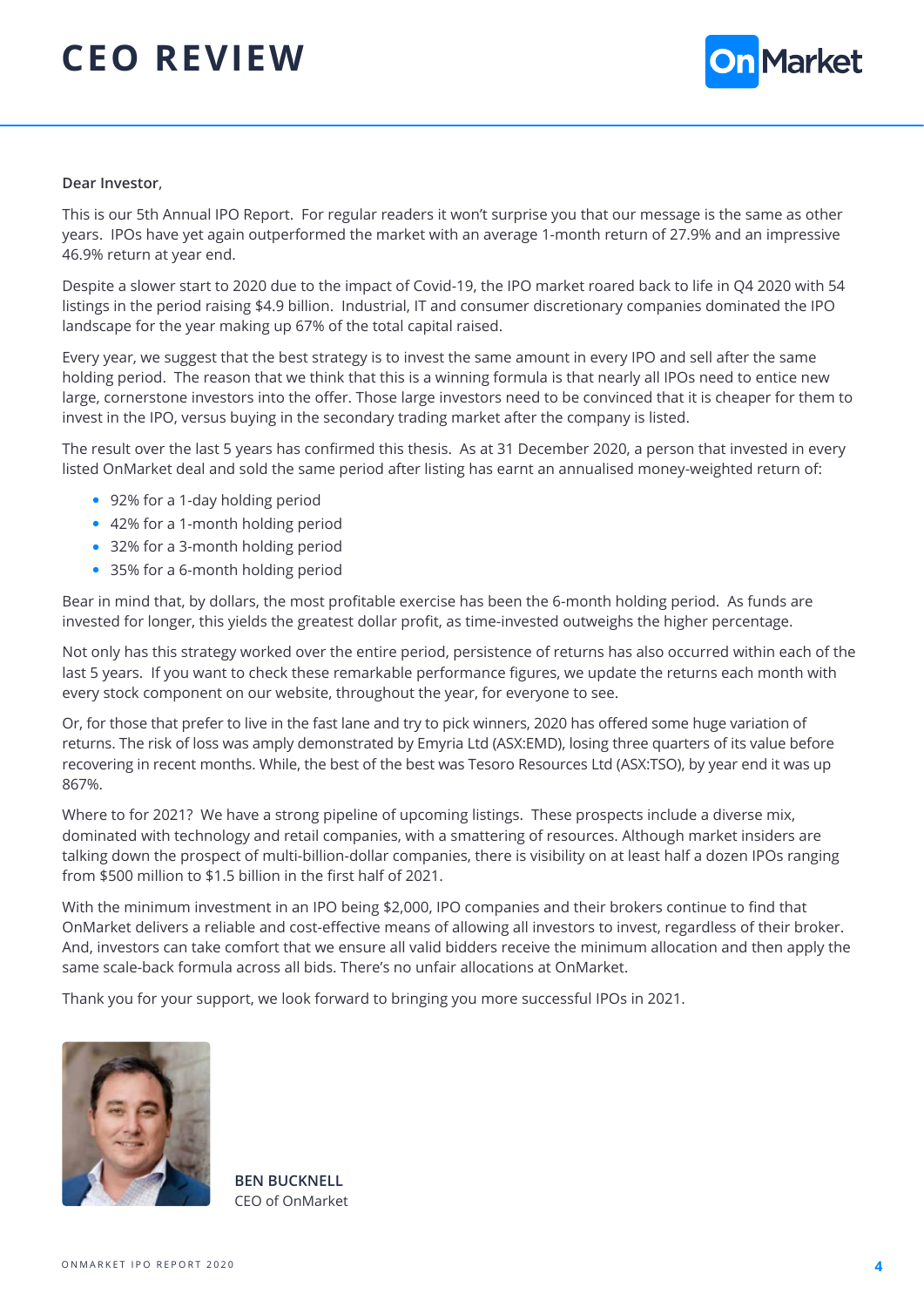# <span id="page-5-0"></span>**2020 IPO OVERVIEW**



In the year ending 31 December 2020 there were a total of 79 successful IPOs on the ASX, an increase on the 63 new listings in 2019. The average return on IPOs for the period was 46.9%, outperforming the ASX200 by 48.3%. A great return for investors in any year.

The 2020 IPO group also produced strong short-term returns, with 32.4% 1 day returns and 27.9% returns in the 1-month post listing. The highest in any of the last 5 years.

The first half of the year, impacted by the volatility and uncertainty of COVID-19, saw historical low levels of IPOs. With a significant number of IPOs being withdrawn, only 13 companies successfully listed on ASX in Q1 and Q2. Despite the lower number, H1 2020 IPOs produced positive average 1 days returns of 17.0%. As the equity market showed strong signs of recovery and investor confidence returned, 54 new companies were listed in Q4, contributing 88% of the \$5.58 billion of capital raised in 2020. New listings from Q4 had an average return of 32.4% at 31 December.

Materials showed some of the biggest returns at 31 December led by gold and copper exploration companies Tesoro Resources (ASX:TSO) with a return of 866.7% and Desert Metals at 215.0%. Data services company COSOL (ASX:COS) had the second highest return at 31 December of 290.0%.

Infrastructure facility Dalrymple Bay Infrastructure (ASX:DBI) raised \$1.29b and analytics software company Nuix (ASX:NXL) which raised \$953m, were the 2 largest offerings of the year. Both listing in December, returns were mixed as Dalrymple Bay Infrastructure returned -18.7% versus Nuix with a return of 55.4% at 31 December.

#### IPO Performance 2016 to 2020 (Simple average returns)

| Year | # of IPOs | <b>Total Raised</b> | Return at 31<br>December | 1 Day Return | 1 Month Return |
|------|-----------|---------------------|--------------------------|--------------|----------------|
| 2020 | 79        | \$5.6 <sub>b</sub>  | 46.9%                    | 32.4%        | 27.9%          |
| 2019 | 63        | \$5.4b              | 35.2%                    | 24.1%        | 27.5%          |
| 2018 | 95        | \$7.8b              | $-14.9%$                 | 11.0%        | 8.0%           |
| 2017 | 113       | \$6.0b              | 61.6%                    | 17.1%        | 16.0%          |
| 2016 | 96        | \$8.3b              | 25.4%                    | 16.6%        | 20.0%          |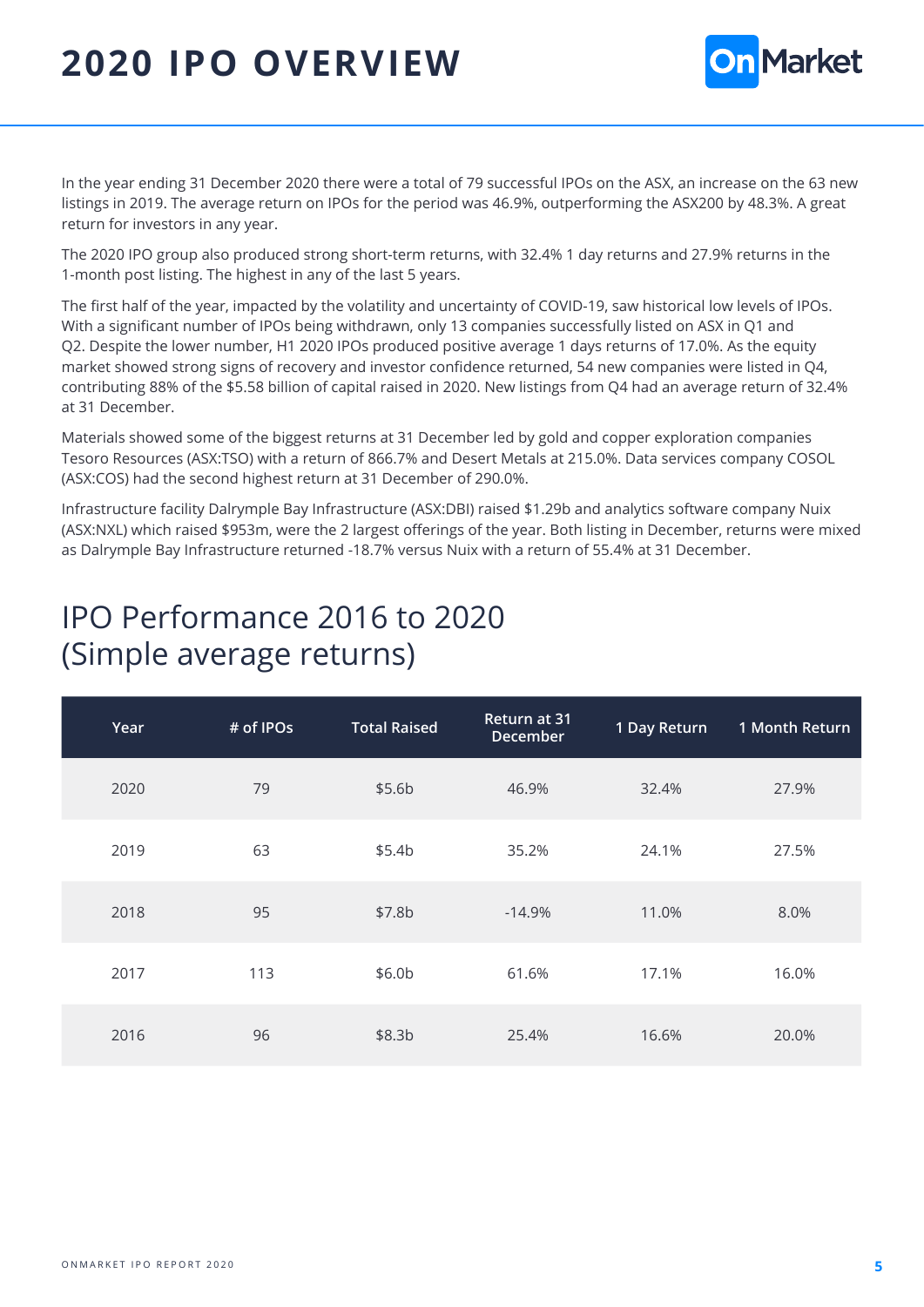#### <span id="page-6-0"></span>**PRICE PERFORMANCE & KEY TRENDS**

Despite the remarkable amount of volatility in equity markets, the overall IPO market performed well in 2020 with an average return of 31.0% 3-months after listing and 46.9% at the end of the year.

Drilling into the quarter-by-quarter performance, Q1 IPOs reflected the broader market correction with 1-month returns down an average of 16.2%. With the strong market recovery experienced between April and June, Q2 IPOs recovered resulting in an average 1-month return of 2.9% for all companies listed in the first half of 2020.

As market confidence returned and volatility decreased, H2 listings experienced a very respectable 1-month return of 32.8%. Strong returns in the second half of the year were led by micro-cap copper and gold exploration companies Desert Metals (ASX:DM1) with 215.0% and Native Mineral Resources (ASX:NMR) returning 145.0% after 1-month.



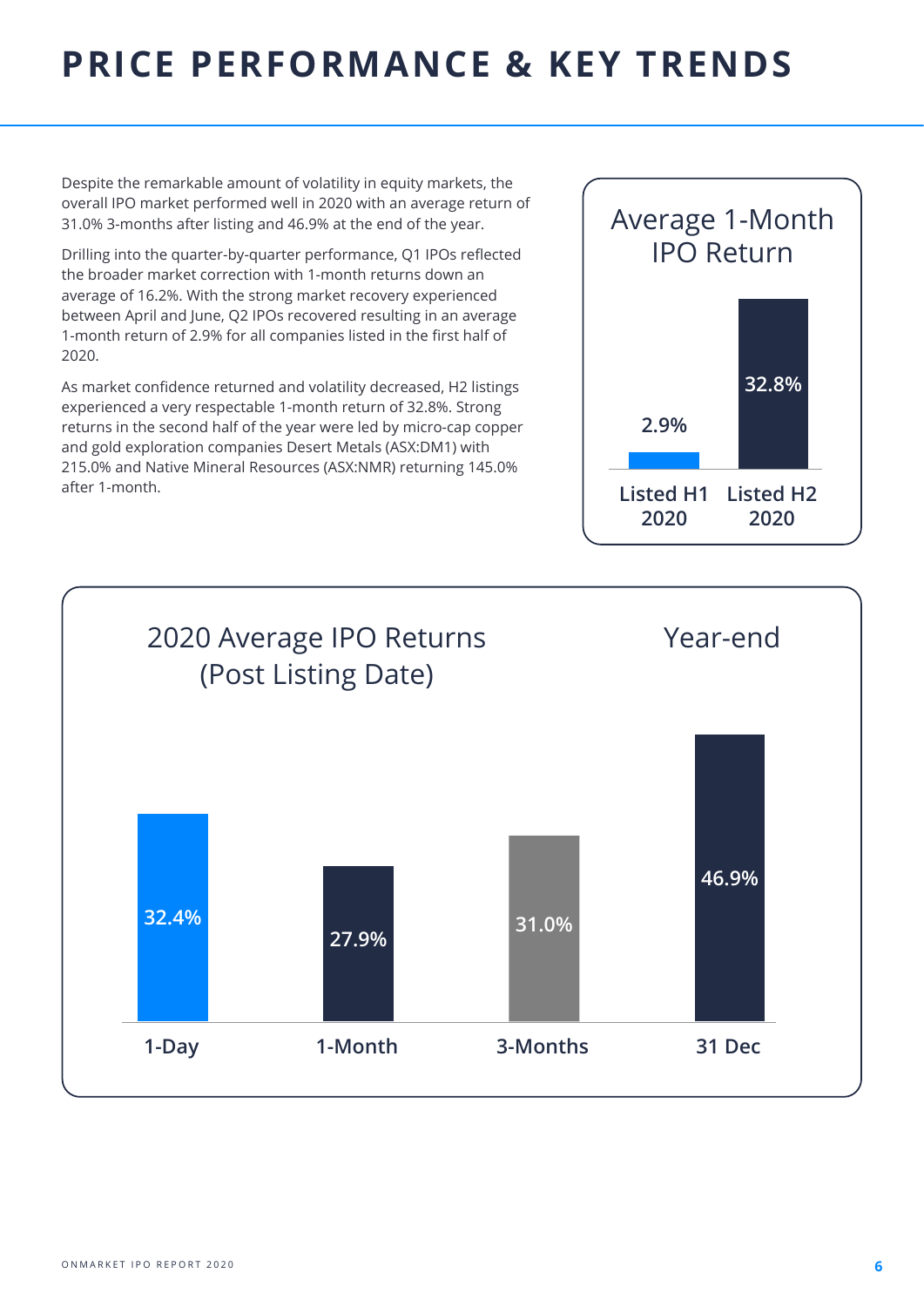## **PRICE PERFORMANCE & KEY TRENDS**

In the year ending 31 December 2020 there were a total of 79 successful IPOs on the ASX, an increase on the 63 new listings in 2019. The average return on IPOs for the period was 46.9%, outperforming the ASX200 by 48.3%. A great return for investors in any year.

The 2020 IPO group also produced strong short-term returns, with 32.4% 1 day returns and 27.9% returns in the 1-month post listing. The highest in any of the last 5 years.

The first half of the year, impacted by the volatility and uncertainty of COVID-19, saw historical low levels of IPOs. With a significant number of IPOs being withdrawn, only 13 companies successfully listed on ASX in Q1 and Q2. Despite the lower number, H1 2020 IPOs produced positive average 1 days returns of 17.0%. As the equity market showed strong signs of recovery and investor confidence returned, 54 new companies were listed in Q4, contributing 88% of the \$5.58 billion of capital raised in 2020. New listings from Q4 had an average return of 32.4% at 31 December.

Materials showed some of the biggest returns at 31 December led by gold and copper exploration companies Tesoro Resources (ASX:TSO) with a return of 866.7% and Desert Metals at 215.0%. Data services company COSOL (ASX:COS) had the second highest return at 31 December of 290.0%.

Infrastructure facility Dalrymple Bay Infrastructure (ASX:DBI) raised \$1.29b and analytics software company Nuix (ASX:NXL) which raised \$953m, were the 2 largest offerings of the year. Both listing in December, returns were mixed as Dalrymple Bay Infrastructure returned -18.7% versus Nuix with a return of 55.4% at 31 December.

#### 2020 Top 10 IPO Performers

| <b>Company Name</b>                     | <b>Return at 31 December</b> | <b>Sector</b>                 |
|-----------------------------------------|------------------------------|-------------------------------|
| 1. Tesoro Resources Ltd                 | 866.7%                       | <b>Materials</b>              |
| 2. COSOL Ltd                            | 290.0%                       | Information Technology        |
| 3. 4DMedical Ltd                        | 232.9%                       | <b>Health Care</b>            |
| 4. Desert Metals Ltd                    | 215.0%                       | <b>Materials</b>              |
| 5. Dynamic Drill and Blast Holdings Ltd | 180.0%                       | Industrials                   |
| 6. Siren Gold Ltd                       | 180.0%                       | <b>Materials</b>              |
| 7. Caspin Resources Ltd                 | 170.0%                       | <b>Materials</b>              |
| 8. Playside Studios Ltd                 | 130.0%                       | <b>Consumer Discretionary</b> |
| 9. Benz Mining Corp CDI                 | 128.0%                       | Materials                     |
| 10. Credit Clear Ltd                    | 112.9%                       | Information Technology        |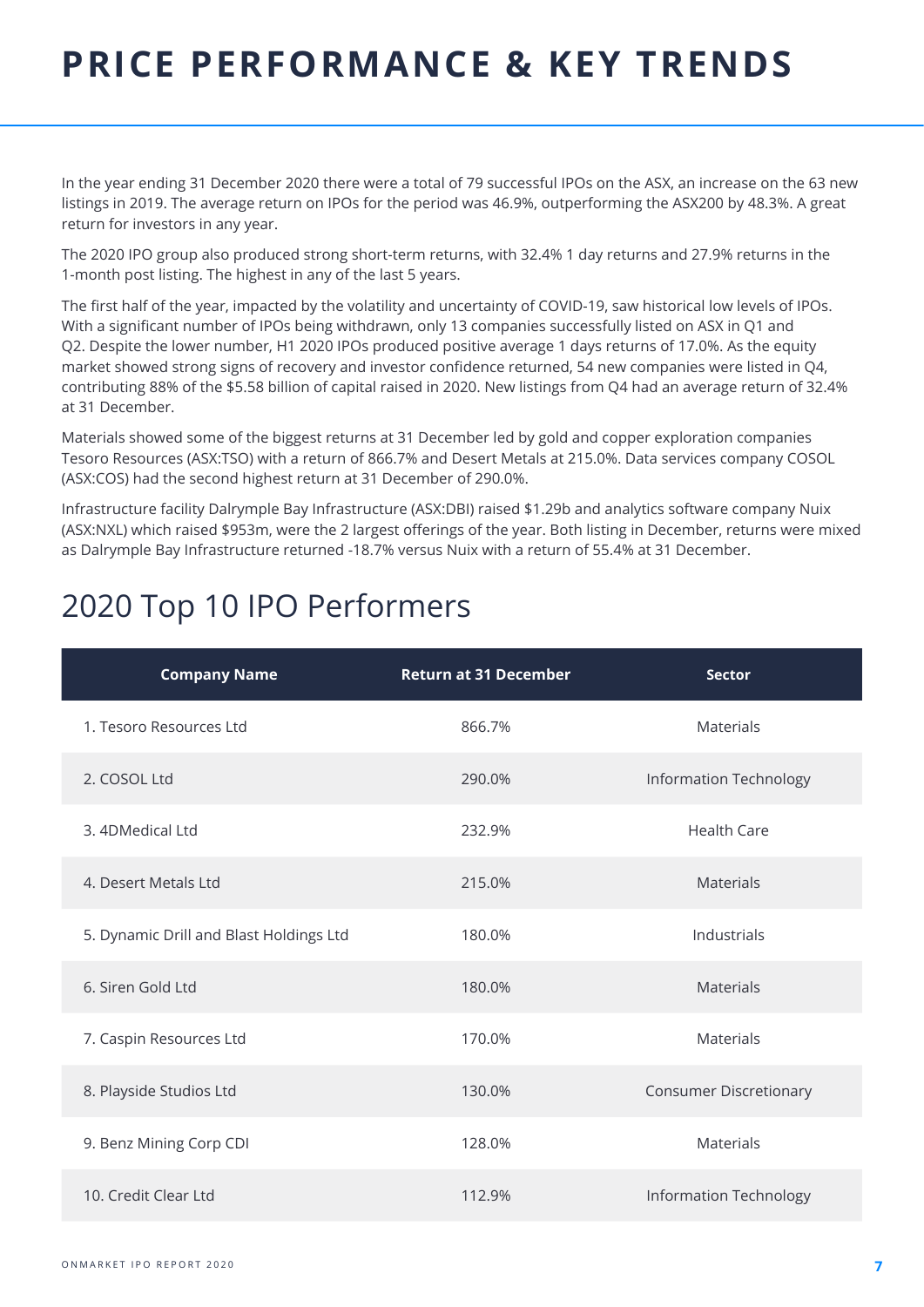#### <span id="page-8-0"></span>**SECTOR ANALYSIS**





IPOs from the industrials sector raised the most combined capital in 2020, raising \$1.53 billion. This was largely due to Dalrymple Bay Infrastructure (ASX:DBI) which raised \$1.29b making up 84% of new capital for the sector. Bigger isn't always better, however, as this was the worst performing IPO of the sector at 31 December with a return of -18.7%. Mining services company Dynamic Drill and Blast Holdings (ASX:DDB) was the standout performer of the sector with the 5th best return of all IPOs when selling 1-day post listing at 125.0%.

With 28 IPOs in 2020, the Materials sector raised \$367m and was the second-best performing sector at 31 December with an average return of 79.5%. This was only beaten by the Communications Services sector that produced a single IPO in Aussie Broadband that returned 99.0% at 31 December.

The Financials sector was one evidently impacted by the pandemic with only 4 new listings compared to 19 in 2019 and total funds raised falling 86% to \$487m. In a great year for IPOs, it was the only sector to produce negative average returns when selling 1-day (-5.0%), 1-month (-10.3%) and 3-months (-9.6%) after listing. Liberty Financial Group (ASX:LFG) was the standout in this sector producing a 30.5% return at 31 December.

Health Care IPOs had another strong year with 12 new listings raising \$496m and an average return of 44.0% sold 3-months after listing. This sector was led by 4DMedical (ASX:4DX) which led all IPOs to return 215.1% over the same period.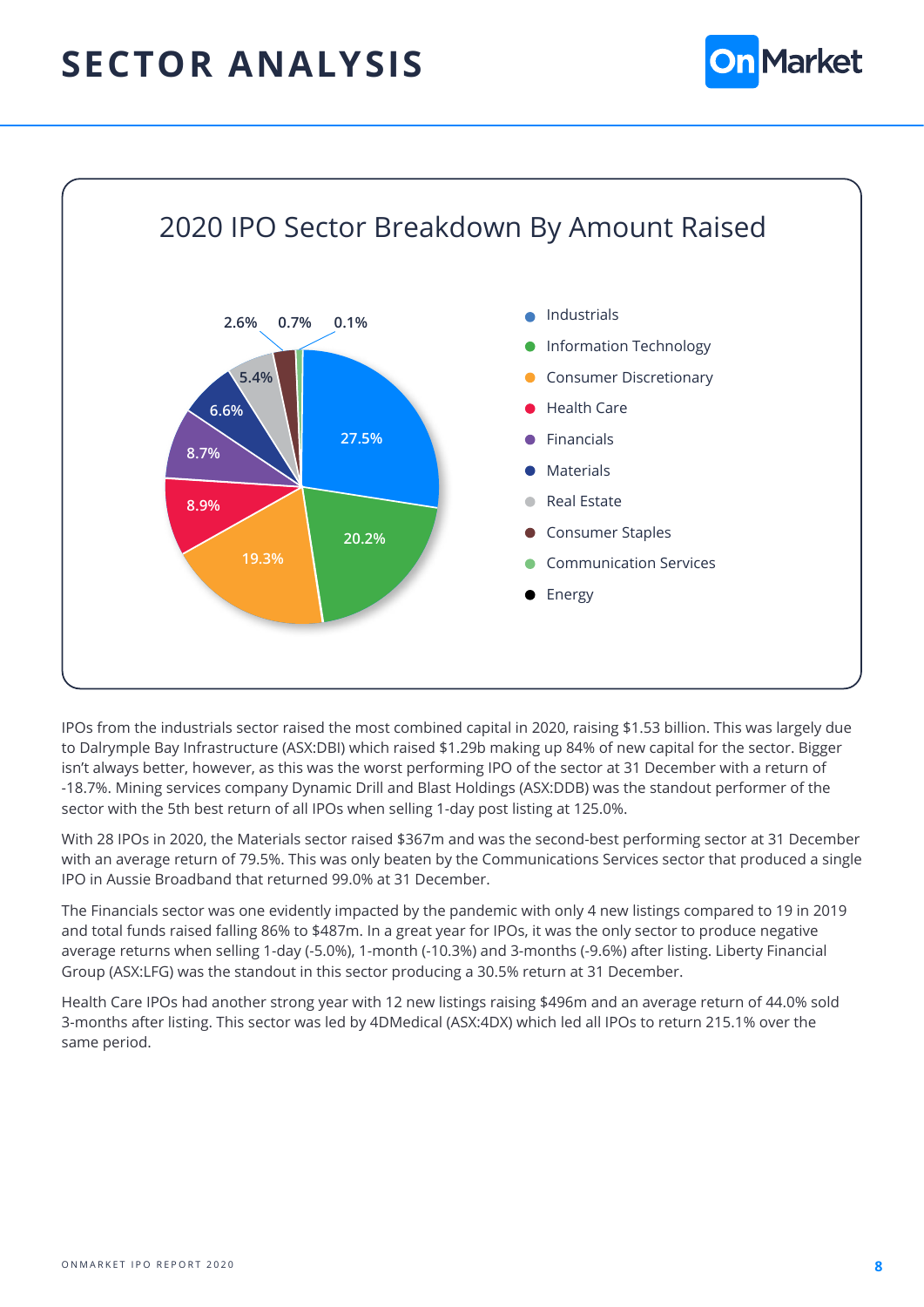# **SECTOR ANALYSIS**



| Communication                                                | <b>Consumer</b><br><b>Discretionary</b>                        |
|--------------------------------------------------------------|----------------------------------------------------------------|
| <b>Number of IPOs</b>                                        | Number of IPOs                                                 |
| 1                                                            | 12                                                             |
| 1 Day return                                                 | 1 Day return                                                   |
| 91.0%                                                        | 10.7%                                                          |
| Return at 31 Dec 99.0%                                       | <b>Return at 31 Dec</b><br>9.4%                                |
| <u>Consumer</u><br><b>Staples</b>                            | Energy                                                         |
| <b>Number of IPOs</b>                                        | <b>Number of IPOs</b>                                          |
| 6                                                            | 1                                                              |
| 1 Day return                                                 | 1 Day return                                                   |
| $-15.3%$                                                     | 60.0%                                                          |
| <b>Return at 31 Dec</b>                                      | <b>Return at 31 Dec</b>                                        |
| 1.9%                                                         | 2.0%                                                           |
| <b>Financials</b><br><b>Number of IPOs</b><br>5 <sup>1</sup> | <b>Health Care</b><br>52<br>Number of IPOs<br>12               |
| 1 Day return                                                 | 1 Day return                                                   |
| $-5.0%$                                                      | 41.7%                                                          |
| <b>Return at 31 Dec</b>                                      | <b>Return at 31 Dec</b>                                        |
| $-6.9%$                                                      | 41.8%                                                          |
| <b>Industrials</b>                                           | <u>Information</u><br>$\phi \ddot{\phi} \dot{\phi}$ Technology |
| <b>Number of IPOs</b>                                        | <b>Number of IPOs</b>                                          |
| $6\phantom{1}$                                               | 8                                                              |
| 1 Day return                                                 | 1 Day return                                                   |
| 24.0%                                                        | 60.8%                                                          |
| Return at 31 Dec                                             | <b>Return at 31 Dec</b>                                        |
| 50.9%                                                        | 60.1%                                                          |
| <b>Materials</b>                                             | <b>Real Estate</b>                                             |
| <b>Number of IPOs</b>                                        | <b>Number of IPOs</b>                                          |
| 28                                                           | 1                                                              |

| <b>Number of IPOs</b>   | 1       |
|-------------------------|---------|
| 1 Day return            | 0.8%    |
| <b>Return at 31 Dec</b> | $-6.4%$ |

**1 Day return 38.5%**

**Return at 31 Dec 79.5%**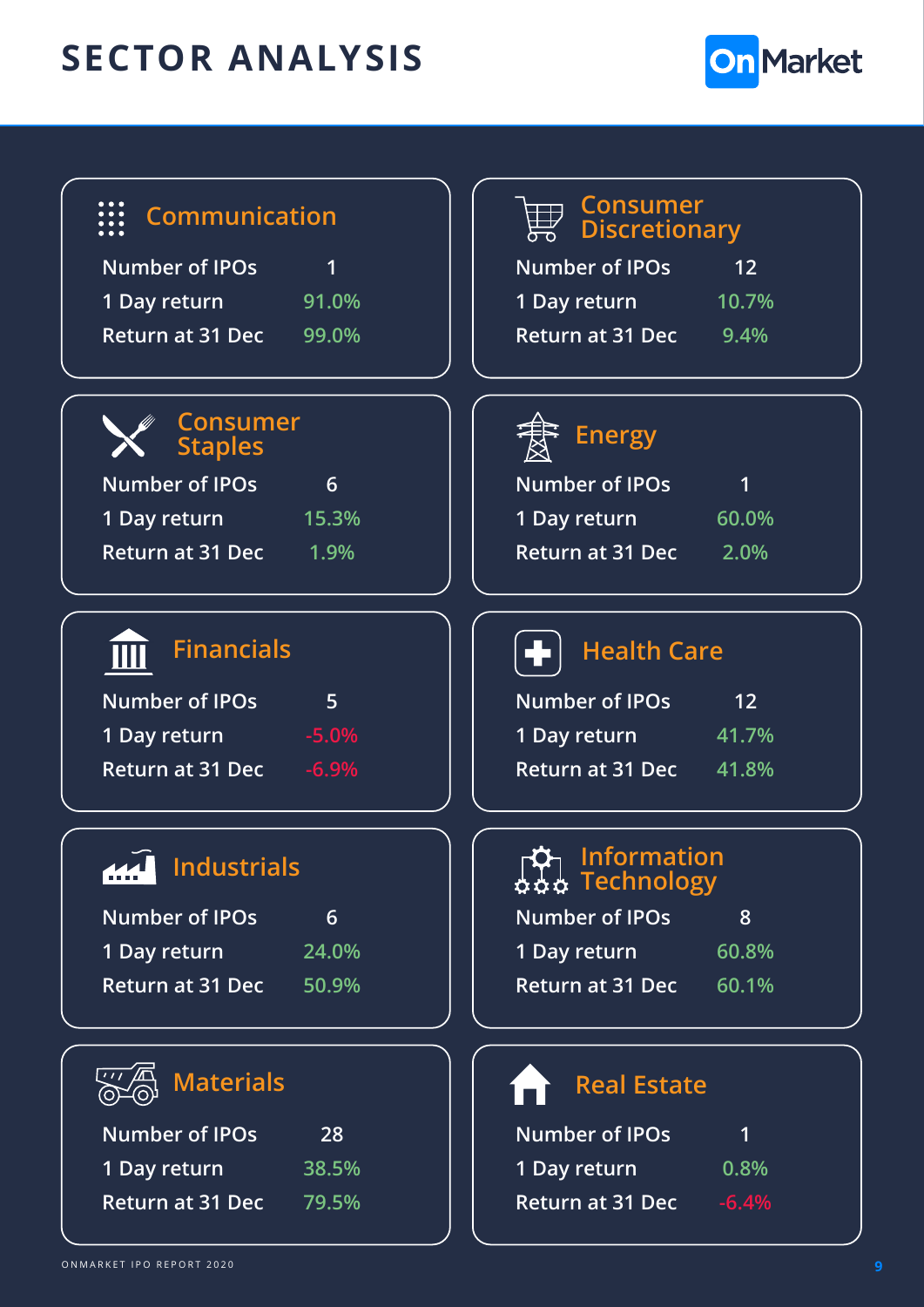#### <span id="page-10-0"></span>**ONMARKET'S 2020 SCORECARD**

OnMarket IPOs performed well in 2020, with an average 1-month return of 17.6% and a return of 89.5% at 31 December. With such as stellar return, OnMarket IPOs outperformed the 2020 IPO market by 42.6% and the ASX200 by 90.9%.

Much like the broader market, Materials IPOs were the standout performers including copper and gold exploration company, Tesoro Resources, that finished the year with the highest return of all new listings at 866.7%. Manuka Resources, 152.5% 1-month return, and Native Mineral Resources, 145.0% had the two highest 1-month returns of the OnMarket IPOs and the third and fourth highest 1-month returns of all 2020 IPOs.

The top 1-day returns for OnMarket IPOs were led by organic rice food solutions company Forbidden Foods returning 82.5% followed by health care hardware and software company InteliCare Holdings at 57.5% and Manuka Resources with a return of 27.5%.

#### 2020 Top 10 OnMarket IPOs

| <b>Company Name</b>                         | <b>Return at 31 December</b> | <b>Sector</b>                 |
|---------------------------------------------|------------------------------|-------------------------------|
| 1. Tesoro Resources Ltd                     | 866.7%                       | <b>Materials</b>              |
| 2. Native Mineral Resources Holdings Ltd    | 112.5%                       | <b>Materials</b>              |
| 3. Manuka Resources Ltd                     | 85.0%                        | <b>Materials</b>              |
| 4. AML3D Ltd                                | 80.0%                        | Industrials                   |
| 5. Forbidden Foods Ltd                      | 40.0%                        | Consumer Staples              |
| 6. Little Green Pharma Ltd                  | 25.6%                        | <b>Health Care</b>            |
| 7. InteliCare Holdings Ltd                  | 20.0%                        | <b>Health Care</b>            |
| 8. Happy Valley Nutrition Ltd               | $-15.0%$                     | Consumer Staples              |
| 9. Payright Ltd                             | $-16.7%$                     | Financials                    |
| 10. Ansarada Group<br>(formerly thedocyard) | $-32.0%$                     | <b>Information Technology</b> |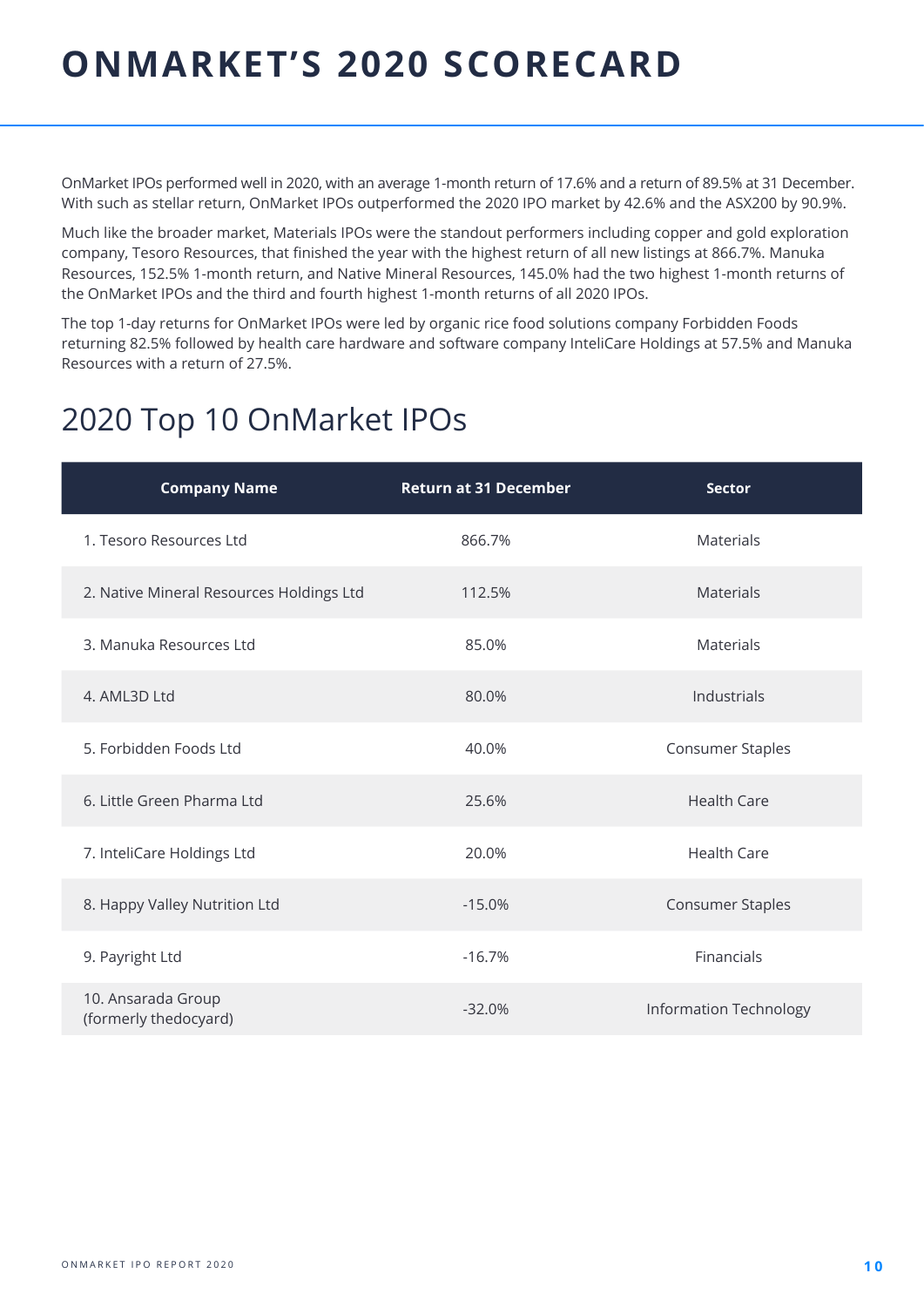## <span id="page-11-0"></span>**IPOS AS AN INVESTMENT STRATEGY**

It was a great year for IPOs in 2020, so what if investors had applied a simple strategy to their IPO investments? Consider the following simple strategy:

- Investing the same amount into every IPO; and,
- Selling every IPO at the same number of days post-listing.

Investors who had followed this simple strategy would have seen a [compound annualised money weighted return](https://help.sharesight.com/au/performance_calculation_method/) of 65.5% when selling their IPOs 1-month post-listing and and 57.3% for a 6-month holding period post-listing.

Bear in mind that, by dollars, even though the percentage annualized return is higher for a shorter period, the dollar profit is highest on the 6-month holding period (i.e. time-invested outweighs the higher annualised percentage return).

You can review the individual contributions to this return on our website, updated monthly, for every OnMarket listed deal.



1. Assumes the same investment in every 2020 ASX IPO and sold on the corresponding date. A dollar-weighted return measures investment performance taking account of the size and timing of cash flows. Performance is calculated by Sharesight. Sharesight annualises returns weighting the length of time each capital input has been invested for, by the amount of capital invested to determine the average years invested for each dollar of capital. This is generally accepted as the most appropriate calculation for self-directed investors.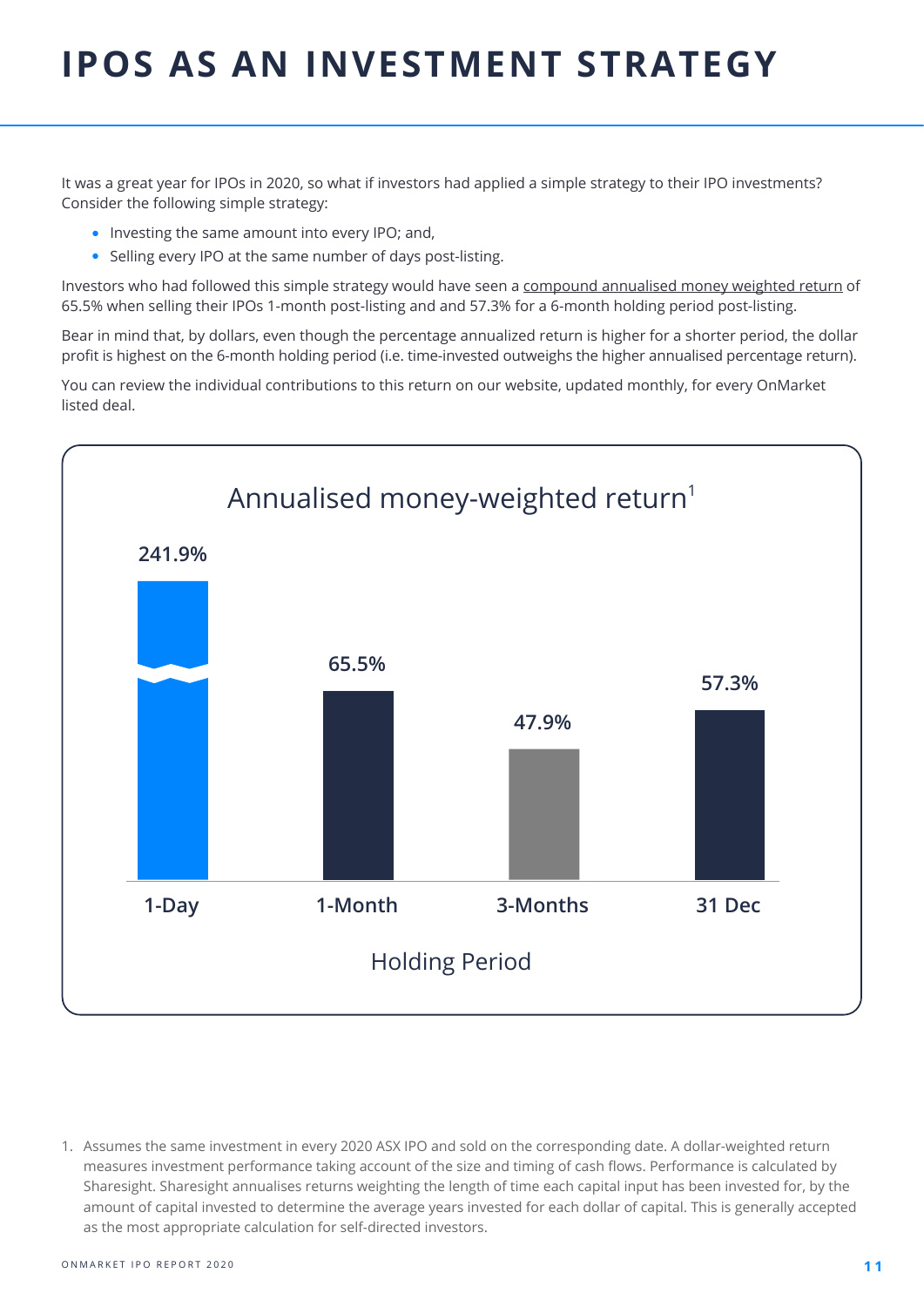#### <span id="page-12-0"></span>**WHERE TO FOR 2021?**

After an impressive flurry of IPOs in the final months of 2020, there continues to be a strong pipeline of proposed listings ready to hit the market in early 2021. With central banks around the world continuing with Covid-19 financial stimulus, the expectation is that buoyant equity markets and low volatility will result in strong investor appetite for IPOs.

There is likely to be a diverse mix of companies, with technology and retail sectors expected to see the most listings. Although market insiders are not seeing many multi-billion dollar IPOs, there is visibility on at least half a dozen IPOs ranging from \$500 million to \$1.5 billion in the first half of 2021.

In the small and mid-cap space, there is strong pipeline of technology companies that have recently completed pre-IPO funding rounds that will be looking to list in the near future. There will be the inevitable flow of resource exploration companies looking for equity capital.

#### About OnMarket

OnMarket's mission is to empower investors and companies through innovation in financial technology. OnMarket believes that investors and companies benefit when capital raisings are conducted fairly, transparently, and efficiently.

With over 58,000 members, 175 successful transactions and over \$130 million raised, OnMarket, is Australia's leading capital raising platform that enables eligible investors to easily access IPOs, equity crowdfunding and wholesale offers.



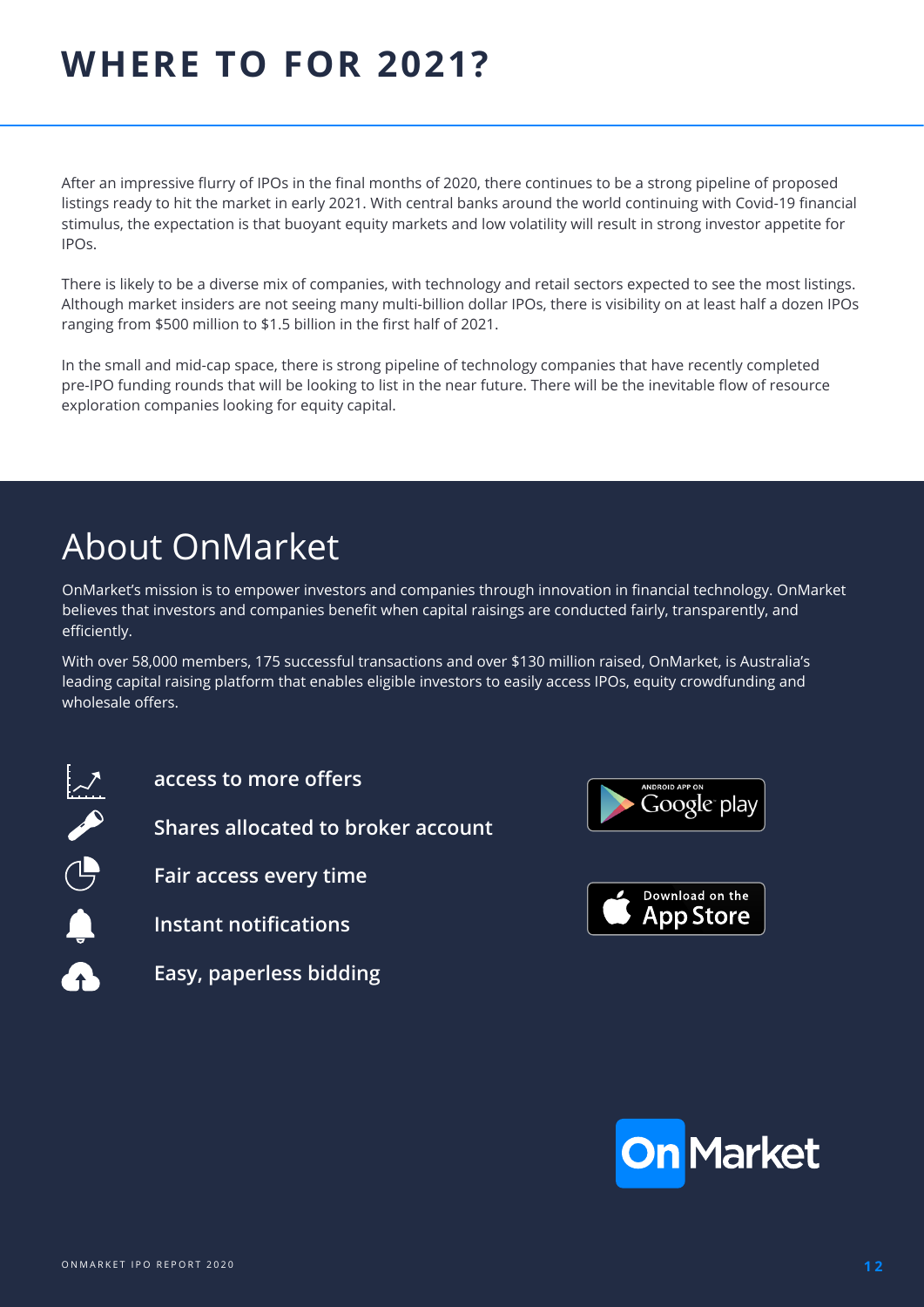

#### <span id="page-13-0"></span>Q1 2020

- A moderate start to 2020 prior to the pandemic with 10 new listings in the first 2 months. Unsurprisingly, there were 0 listings in March as COVID-19 reached Australia.
- Despite the severe impacts of COVID-19 on the market beginning late February, Q1 listings Tesoro Resources Ltd (866.7% return) and COSOL Ltd (290.0%) produced the 2 highest returns at 31 December.

#### Q2 2020

• The IPO market was met with only 3 new listings in Q2 for a combined market cap of \$143.3m.

#### Q3 2020

- The IPO market started to pick up again slowly with 12 new listings raising \$542m.
- 4DMedical Ltd was the year's best performing stock 3 months post listing with a return of 232.9%.

#### Q4 2020

- Q4 witnessed a monumental 54 listings, 29 of which were in December alone.
- \$4.9 billion was raised, comprising 88% of the total amount raised in 2020.
- There were 21 new materials companies that listed in Q4, reflecting the surge in gold price in Q3. Desert Metals Ltd (215.0%), Siren Gold Ltd (180.0%), and Caspin Resources Ltd (170.0%) were the top performing gold miners and explorers come 31 December.
- The 2 largest IPOs of 2020 by offer size listed in December in Nuix Ltd raising \$953 million and Dalrymple Bay Infrastructure raising \$1.29 billion.

"Gold exploration company Tesoro Resources was the year's top performer returning 866.7% at Dec 31"

"Q3 listings had the best 1-day returns of any quarter in 2020 with an average of 43.9%"

"The flood of Q4 listings offered plenty for investors with an average 1-month return of 33.6%"

"The 2 largest offerings of 2020 came in Q4 via Nuix Ltd and Dalrymple Bay Infrastructure raising a combined \$2.24b"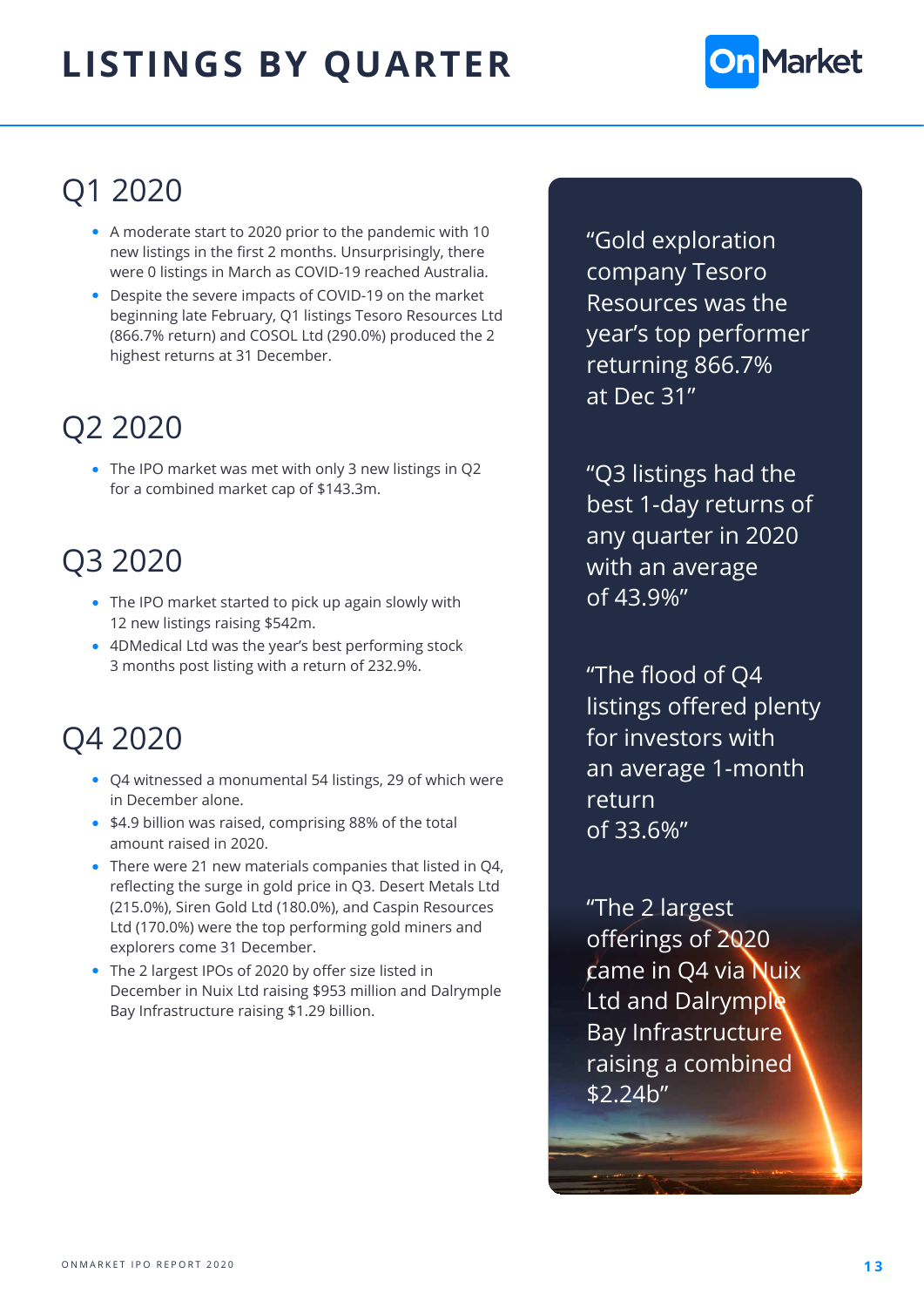

| <b>Company Name</b>                         | <b>ASX</b><br>Code | <b>Listing</b><br><b>Date</b> | Sector                    | <b>Offer Size</b><br>(5m) | <b>Market</b><br>cap. (\$m) | 31 Dec<br>Return | Day 1<br>Return | 1 Month<br><b>Return</b> | 3 Month<br><b>Return</b> |
|---------------------------------------------|--------------------|-------------------------------|---------------------------|---------------------------|-----------------------------|------------------|-----------------|--------------------------|--------------------------|
| <b>January 2020 New Listings</b>            |                    |                               |                           |                           |                             |                  |                 |                          |                          |
| Nyrada Inc                                  | <b>NYR</b>         | 16-Jan-20                     | <b>Health Care</b>        | \$8.5                     | \$21.9                      | 17.5%            | 5.0%            | $-27.5%$                 | 20.0%                    |
| Happy Valley Nutrition Ltd                  | <b>HVM</b>         | 23-Jan-20                     | Consumer Staples          | \$12.5                    | \$42.5                      | $-25.0%$         | $-7.5%$         | $-17.5%$                 | $-15.0%$                 |
| COSOL Ltd                                   | COS                | 24-Jan-20                     | Information<br>Technology | \$12.0                    | \$25.5                      | 90.0%            | 70.0%           | 50.0%                    | 290.0%                   |
| Cobre Ltd                                   | CBE                | $31$ -Jan-20                  | Materials                 | \$7.6                     | \$19.4                      | 25.0%            | 10.0%           | $-10.0%$                 | 40.0%                    |
| <b>Monthly Total / Average</b>              |                    |                               |                           | \$40.6                    | \$109.2                     | 26.9%            | 19.4%           | $-1.3%$                  | 83.8%                    |
|                                             |                    |                               |                           |                           |                             |                  |                 |                          |                          |
| <b>February 2020 New Listings</b>           |                    |                               |                           |                           |                             |                  |                 |                          |                          |
| <b>Tesoro Resources Ltd</b>                 | <b>TSO</b>         | 07-Feb-20                     | Materials                 | \$4.7                     | \$5.9                       | $-6.7%$          | 23.3%           | 53.3%                    | 866.7%                   |
| Emyria Ltd                                  | <b>EMD</b>         | 12-Feb-20                     | <b>Health Care</b>        | \$6.0                     | \$36.8                      | $-27.5%$         | $-67.5%$        | $-70.0%$                 | $-54.0%$                 |
| Ansarada Group<br>(formerly TDY thedocyard) | <b>AND</b>         | 14-Feb-20                     | Information<br>Technology | \$4.2                     | \$26.5                      | 22.5%            | $-35.0%$        | $-20.0%$                 | $-32.0%$                 |
| Castile Resources Ltd                       | <b>CST</b>         | 14-Feb-20                     | Materials                 | \$20.0                    | \$39.9                      | $-5.0%$          | $-42.5%$        | $-35.0%$                 | 40.0%                    |
| Little Green Pharma Ltd                     | LGP                | 20-Feb-20                     | <b>Health Care</b>        | \$10.0                    | \$60.1                      | $-22.2%$         | $-51.1%$        | $-13.3%$                 | 25.6%                    |
| Kaiser Reef Ltd                             | KAU                | 28-Feb-20                     | Materials                 | \$4.5                     | \$6.7                       | 25.0%            | $-27.5%$        | 42.5%                    | 105.0%                   |
| <b>Monthly Total / Average</b>              |                    |                               |                           | \$49.3                    | \$176.0                     | $-2.3%$          | $-33.4%$        | $-7.1%$                  | 158.5%                   |
|                                             |                    |                               |                           |                           |                             |                  |                 |                          |                          |
| <b>March 2020 New Listings</b>              |                    |                               |                           |                           |                             |                  |                 |                          |                          |
| <b>Monthly Total / Average</b>              |                    |                               |                           | \$0                       | \$0                         | N/A              | N/A             | N/A                      | N/A                      |
| <b>Quarter Total / Average</b>              |                    |                               |                           | \$89.9                    | \$285.2                     | 11.1%            | $-16.2%$        | $-11.2%$                 | 128.6%                   |

#### **LISTINGS BY QUARTER 2**

| <b>Company Name</b>            | <b>ASX</b><br>Code | <b>Listing</b><br><b>Date</b> | <b>Sector</b>      | <b>Offer Size</b><br>\$m\$ | <b>Market</b><br>cap. $(\$m)$ | 31 Dec<br>Return | Day 1<br><b>Return</b> | 1 Month<br>Return | 3 Month<br>Return |
|--------------------------------|--------------------|-------------------------------|--------------------|----------------------------|-------------------------------|------------------|------------------------|-------------------|-------------------|
| <b>April 2020 New Listings</b> |                    |                               |                    |                            |                               |                  |                        |                   |                   |
| Atomo Diagnostics Ltd          | AT1                | 16-Apr-20                     | <b>Health Care</b> | \$30.0                     | \$112.2                       | 95.0%            | 97.5%                  | 92.5%             | 52.5%             |
| AML3D Ltd                      | AL3                | 20-Apr-20                     | Industrials        | \$9.0                      | \$26.5                        | $-25.0%$         | $-17.5%$               | $-5.0%$           | 80.0%             |
| <b>Monthly Total / Average</b> |                    |                               |                    | \$39.0                     | \$138.7                       | 35.0%            | 40.0%                  | 43.8%             | 66.3%             |
|                                |                    |                               |                    |                            |                               |                  |                        |                   |                   |
| <b>May 2020 New Listings</b>   |                    |                               |                    |                            |                               |                  |                        |                   |                   |
| InteliCare Holdings Ltd        | <b>ICR</b>         | 25-May-20                     | <b>Health Care</b> | \$5.5                      | \$14.6                        | 57.5%            | 80.0%                  | 82.5%             | 20.0%             |
| <b>Monthly Total / Average</b> |                    |                               |                    | 5.5                        | \$14.6                        | 57.5%            | 80.0%                  | 82.5%             | 20.0%             |
|                                |                    |                               |                    |                            |                               |                  |                        |                   |                   |
| <b>June 2020 New Listings</b>  |                    |                               |                    |                            |                               |                  |                        |                   |                   |
| <b>Monthly Total / Average</b> |                    |                               |                    | \$0                        | \$0                           | N/A              | N/A                    | N/A               | N/A               |
| <b>Quarter Total / Average</b> |                    |                               |                    | \$44.5                     | \$153.3                       | 42.5%            | 53.3%                  | 56.7%             | 50.8%             |

ONMARKET IPO REPORT 2020 **1 4**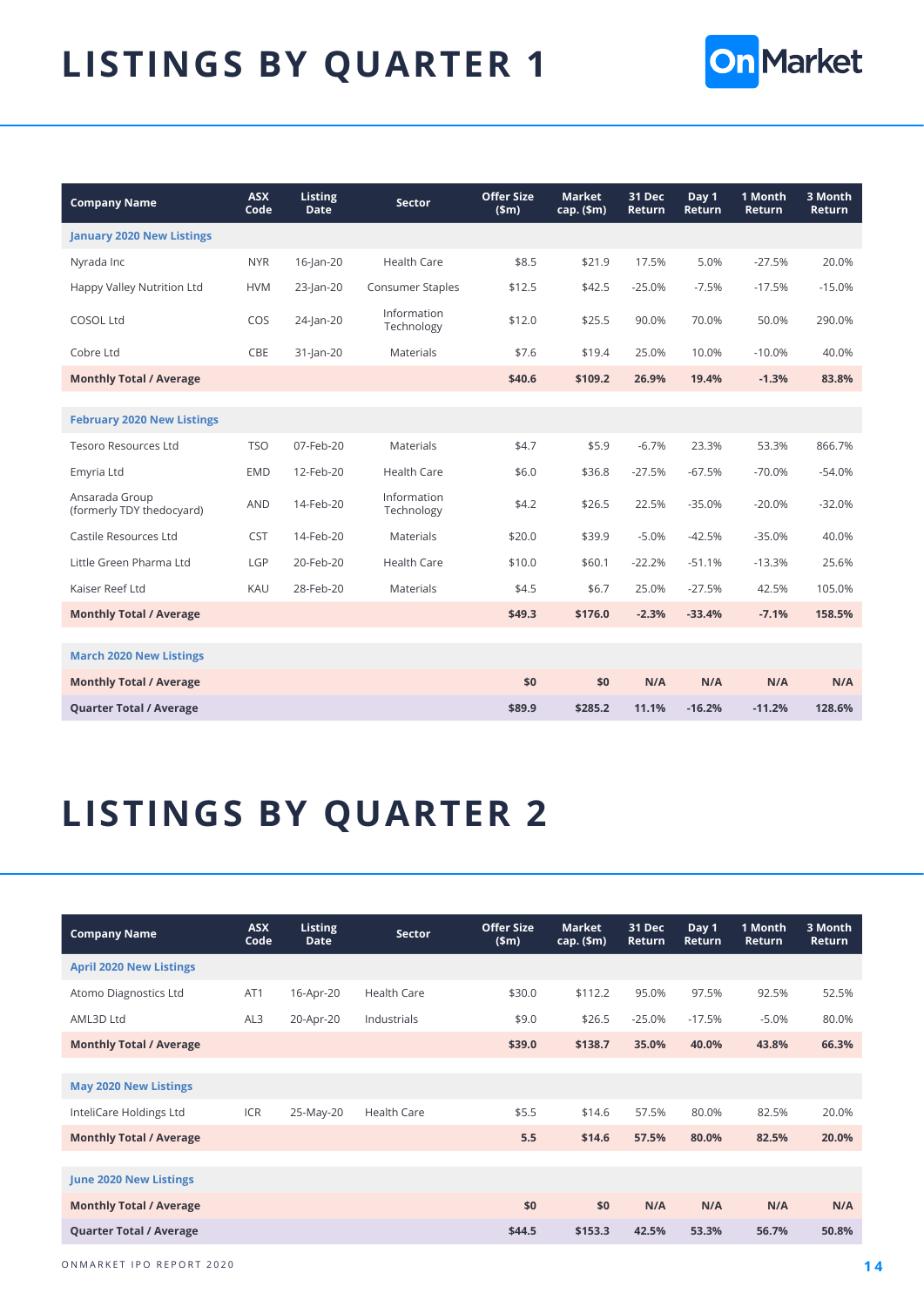

| <b>Company Name</b>                            | <b>ASX</b><br>Code | <b>Listing</b><br><b>Date</b> | <b>Sector</b>             | <b>Offer Size</b><br>(5m) | <b>Market</b><br>$cap.$ (\$m) | 31 Dec<br>Return | Day 1<br>Return | 1 Month<br><b>Return</b> | 3 Month<br><b>Return</b> |
|------------------------------------------------|--------------------|-------------------------------|---------------------------|---------------------------|-------------------------------|------------------|-----------------|--------------------------|--------------------------|
| <b>July 2020 New Listings</b>                  |                    |                               |                           |                           |                               |                  |                 |                          |                          |
| Manuka Resources Ltd                           | <b>MKR</b>         | 14-Jul-20                     | Materials                 | \$7.0                     | \$49.9                        | 27.5%            | 152.5%          | 172.5%                   | 85.0%                    |
| Aroa Biosurgery Ltd                            | <b>ARX</b>         | 24-Jul-20                     | <b>Health Care</b>        | \$45.0                    | \$225.1                       | 80.0%            | 83.3%           | 97.3%                    | 53.3%                    |
| <b>Monthly Total / Average</b>                 |                    |                               |                           | \$52.0                    | \$274.9                       | 53.8%            | 117.9%          | 134.9%                   | 69.2%                    |
|                                                |                    |                               |                           |                           |                               |                  |                 |                          |                          |
| <b>August 2020 New Listings</b>                |                    |                               |                           |                           |                               |                  |                 |                          |                          |
| Dynamic Drill and<br><b>Blast Holdings Ltd</b> | <b>DDB</b>         | 06-Aug-20                     | Industrials               | \$5.0                     | \$11.0                        | 125.0%           | 80.0%           | 150.0%                   | 180.0%                   |
| 4DMedical Ltd                                  | 4DX                | 07-Aug-20                     | <b>Health Care</b>        | \$55.8                    | \$193.3                       | 117.8%           | 100.0%          | 215.1%                   | 232.9%                   |
| Dug Technology Ltd                             | <b>DUG</b>         | 12-Aug-20                     | Information<br>Technology | \$34.8                    | \$134.3                       | 7.4%             | $-8.9%$         | $-17.0%$                 | $-10.4%$                 |
| Forbidden Foods Ltd                            | FFF                | 31-Aug-20                     | <b>Consumer Staples</b>   | \$6.0                     | \$15.0                        | 82.5%            | 42.5%           | 42.5%                    | 40.0%                    |
| <b>Monthly Total / Average</b>                 |                    |                               |                           | \$101.6                   | \$353.6                       | 83.2%            | 53.4%           | 97.6%                    | 110.6%                   |
|                                                |                    |                               |                           |                           |                               |                  |                 |                          |                          |
| <b>September 2020 New Listings</b>             |                    |                               |                           |                           |                               |                  |                 |                          |                          |
| Laybuy Group Holdings Ltd                      | LBY                | 07-Sep-20                     | Information<br>Technology | \$80.0                    | \$246.0                       | 45.4%            | 8.5%            | $-4.3%$                  | $-7.8%$                  |
| <b>Access Innovation</b><br>Holdings Ltd       | AIM                | 15-Sep-20                     | Consumer<br>Discretionary | \$65.5                    | \$177.6                       | 4.5%             | $-9.8%$         | $-20.7%$                 | $-21.1%$                 |
| Montem Resources Ltd                           | MR1                | 15-Sep-20                     | Materials                 | \$159.9                   | \$50.7                        | 0.0%             | $-28.0%$        | $-10.0%$                 | $-6.0%$                  |
| SRJ Technologies Group plc                     | SRJ                | 18-Sep-20                     | Energy                    | \$8.0                     | \$59.5                        | 60.0%            | 34.0%           | $-1.0%$                  | 2.0%                     |
| Plenti Group Ltd                               | PLT                | 23-Sep-20                     | Financials                | \$55.0                    | \$280.3                       | $-21.7%$         | $-27.7%$        | $-38.0%$                 | $-27.1%$                 |
| North Stawell Minerals Ltd                     | <b>NSM</b>         | 24-Sep-20                     | Materials                 | \$20.0                    | \$60.0                        | $-2.0%$          | $-5.0%$         | $-6.0%$                  | $-5.0%$                  |
| <b>Monthly Total / Average</b>                 |                    |                               |                           | \$388.4                   | \$874.0                       | 14.4%            | $-4.7%$         | $-13.3%$                 | $-10.8%$                 |
| <b>Quarter Total / Average</b>                 |                    |                               |                           | \$542.0                   | \$1,502.5                     | 43.9%            | 35.1%           | 48.4%                    | 43.0%                    |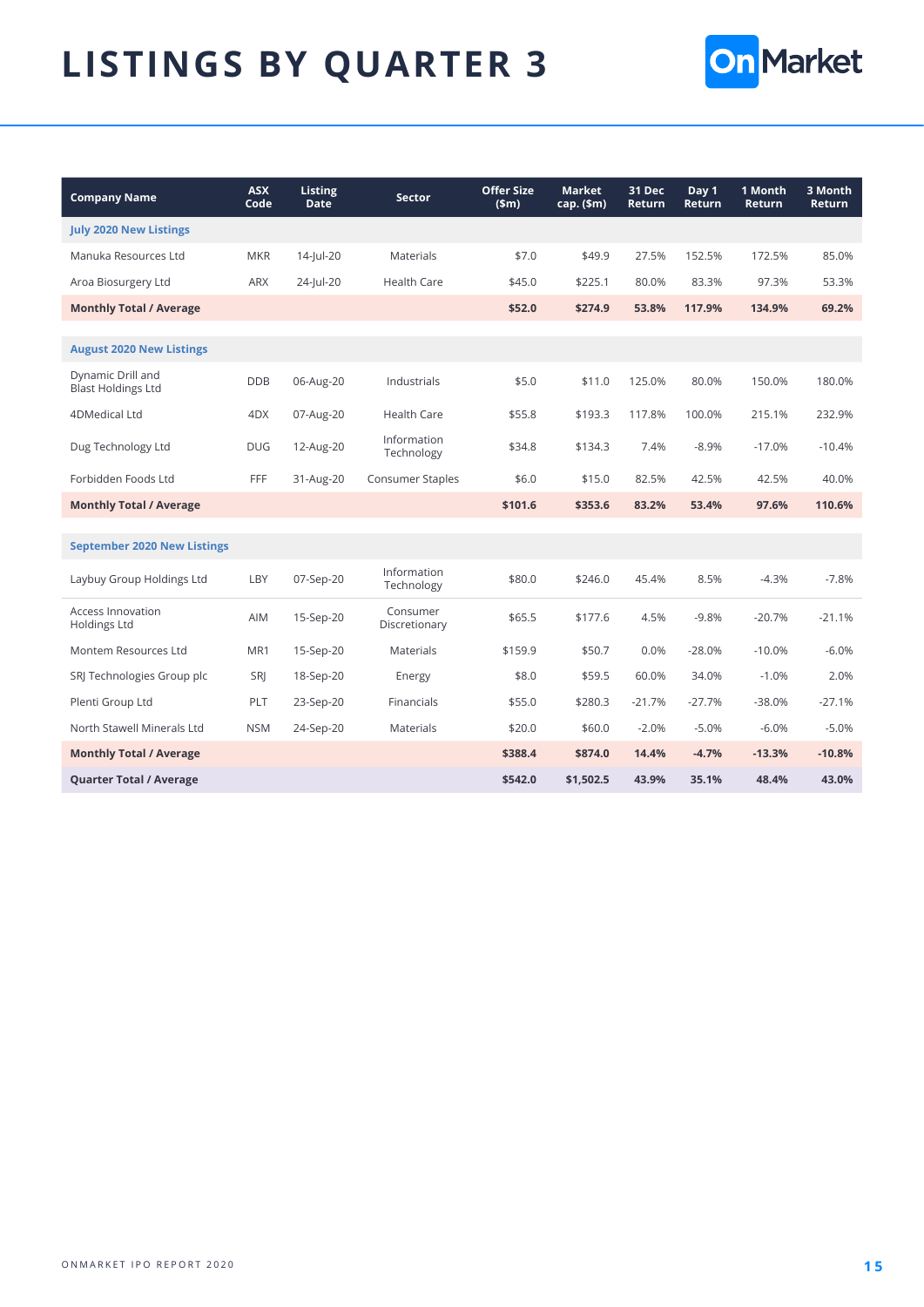

| <b>Company Name</b>                        | <b>ASX</b><br>Code | <b>Listing</b><br><b>Date</b> | <b>Sector</b>             | <b>Offer Size</b><br>\$m\$ | <b>Market</b><br>cap. (\$m) | 31 Dec<br>Return | Day 1<br>Return | 1 Month<br>Return | 3 Month<br>Return |
|--------------------------------------------|--------------------|-------------------------------|---------------------------|----------------------------|-----------------------------|------------------|-----------------|-------------------|-------------------|
| <b>October 2020 New Listings</b>           |                    |                               |                           |                            |                             |                  |                 |                   |                   |
| iren Gold Ltd                              | <b>SNG</b>         | 07-Oct-20                     | Materials                 | \$10.0                     | \$20.2                      | 80.0%            | 76.0%           | 180.0%            | 180.0%            |
| Pan Asia Metals Ltd                        | PAM                | 08-Oct-20                     | Materials                 | \$4.3                      | \$25.2                      | 0.0%             | $-20.0%$        | $-32.5%$          | $-32.5%$          |
| Aussie Broadband Ltd                       | ABB                | 16-Oct-20                     | Communication<br>Services | \$40.0                     | \$190.3                     | 91.0%            | 94.5%           | 99.0%             | 99.0%             |
| Miramar Resources Ltd                      | M <sub>2</sub> R   | 22-Oct-20                     | Materials                 | \$8.0                      | \$11.0                      | 107.5%           | 70.0%           | 40.0%             | 40.0%             |
| MyDeal.com.au Ltd                          | <b>MYD</b>         | 22-Oct-20                     | Consumer<br>Discretionary | \$40.0                     | \$258.8                     | 75.0%            | 16.5%           | 24.0%             | 24.0%             |
| Cleanspace Holdings Ltd                    | <b>CSX</b>         | 23-Oct-20                     | <b>Health Care</b>        | \$131.4                    | \$339.7                     | 68.3%            | 39.0%           | 48.8%             | 48.8%             |
| Adore Beauty Group Ltd                     | ABY                | 23-Oct-20                     | Consumer<br>Discretionary | \$269.5                    | \$635.3                     | 2.5%             | $-0.9%$         | $-20.3%$          | $-20.3%$          |
| Zebit Inc                                  | ZBT                | 26-Oct-20                     | Consumer<br>Discretionary | \$35.0                     | \$149.0                     | $-33.9%$         | $-36.4%$        | $-38.3%$          | $-38.3%$          |
| Credit Clear Ltd                           | <b>CCR</b>         | 27-Oct-20                     | Information<br>Technology | \$15.0                     | \$79.0                      | 31.4%            | 102.9%          | 112.9%            | 112.9%            |
| Megado Gold Ltd                            | <b>MEG</b>         | 27-Oct-20                     | Materials                 | \$6.0                      | \$14.3                      | 27.5%            | $-12.5%$        | 2.5%              | 2.5%              |
| Coda Minerals Ltd                          | COD                | 28-Oct-20                     | Materials                 | \$8.5                      | \$25.7                      | 46.7%            | 5.0%            | $-3.3%$           | $-3.3%$           |
| <b>Nutritional Growth</b><br>Solutions Ltd | <b>NGS</b>         | 30-Oct-20                     | Consumer Staples          | \$7.0                      | \$18.9                      | 52.5%            | 62.5%           | 30.0%             | 30.0%             |
| <b>Monthly Total / Average</b>             |                    |                               |                           | \$574.7                    | \$1,767.5                   | 45.7%            | 33.0%           | 36.9%             | 36.9%             |
|                                            |                    |                               |                           |                            |                             |                  |                 |                   |                   |
| <b>November 2020 New Listings</b>          |                    |                               |                           |                            |                             |                  |                 |                   |                   |
| Dusk Group Ltd                             | <b>DSK</b>         | 02-Nov-20                     | Consumer<br>Discretionary | \$70.0                     | \$124.5                     | $-15.5%$         | $-14.0%$        | 1.0%              | 1.0%              |
| Duratec Ltd                                | <b>DUR</b>         | 04-Nov-20                     | Industrials               | \$52.9                     | \$118.7                     | 21.0%            | 20.0%           | 18.0%             | 18.0%             |
| Pathfinder Resources Ltd                   | PF <sub>1</sub>    | 04-Nov-20                     | Materials                 | \$6.0                      | \$11.6                      | $-7.5%$          | 0.0%            | 17.5%             | 17.5%             |
| DC Two Ltd                                 | DC <sub>2</sub>    | 10-Nov-20                     | Information<br>Technology | \$5.5                      | \$11.7                      | 192.5%           | 42.5%           | 35.0%             | 35.0%             |
| Duke Exploration Ltd                       | <b>DEX</b>         | 10-Nov-20                     | Materials                 | \$8.0                      | \$18.7                      | 6.0%             | 58.0%           | 36.0%             | 36.0%             |
| hipages Group Holdings Ltd                 | <b>HPG</b>         | 12-Nov-20                     | Consumer<br>Discretionary | \$100.4                    | \$318.5                     | 0.4%             | $-11.0%$        | $-5.7\%$          | $-5.7%$           |
| Universal Store Holdings Ltd               | UNI                | 16-Nov-20                     | Consumer<br>Discretionary | \$278.1                    | \$278.1                     | 18.4%            | 45.0%           | 39.5%             | 39.5%             |
| Native Mineral<br>Resurces Holdings Ltd    | <b>NMR</b>         | 16-Nov-20                     | Materials                 | \$5.7                      | \$16.7                      | 0.0%             | 145.0%          | 112.5%            | 112.5%            |
| Metal Hawk Ltd                             | <b>MHK</b>         | 19-Nov-20                     | Materials                 | \$5.5                      | \$9.4                       | 30.0%            | 17.5%           | 15.0%             | 15.0%             |
| Harmoney Corp Ltd                          | <b>HMY</b>         | 19-Nov-20                     | Financials                | \$92.5                     | \$353.2                     | $-1.4%$          | $-27.1%$        | $-14.3%$          | $-14.3%$          |
| HomeCo Daily Needs REIT                    | <b>HDN</b>         | 23-Nov-20                     | <b>Real Estate</b>        | \$300.0                    | \$642.3                     | 0.8%             | $-7.5%$         | $-6.4%$           | $-6.4%$           |
| Caspin Resources Ltd                       | <b>CPN</b>         | 25-Nov-20                     | Materials                 | \$8.0                      | \$12.0                      | 130.0%           | 192.5%          | 170.0%            | 170.0%            |
| WA Kaolin Ltd                              | <b>WAK</b>         | 26-Nov-20                     | Materials                 | \$22.0                     | \$56.6                      | 22.5%            | $-15.0%$        | $-15.0%$          | $-15.0%$          |
| <b>Monthly Total / Average</b>             |                    |                               |                           | \$954.7                    | \$1,972.1                   | 30.6%            | 34.3%           |                   | 31.0%             |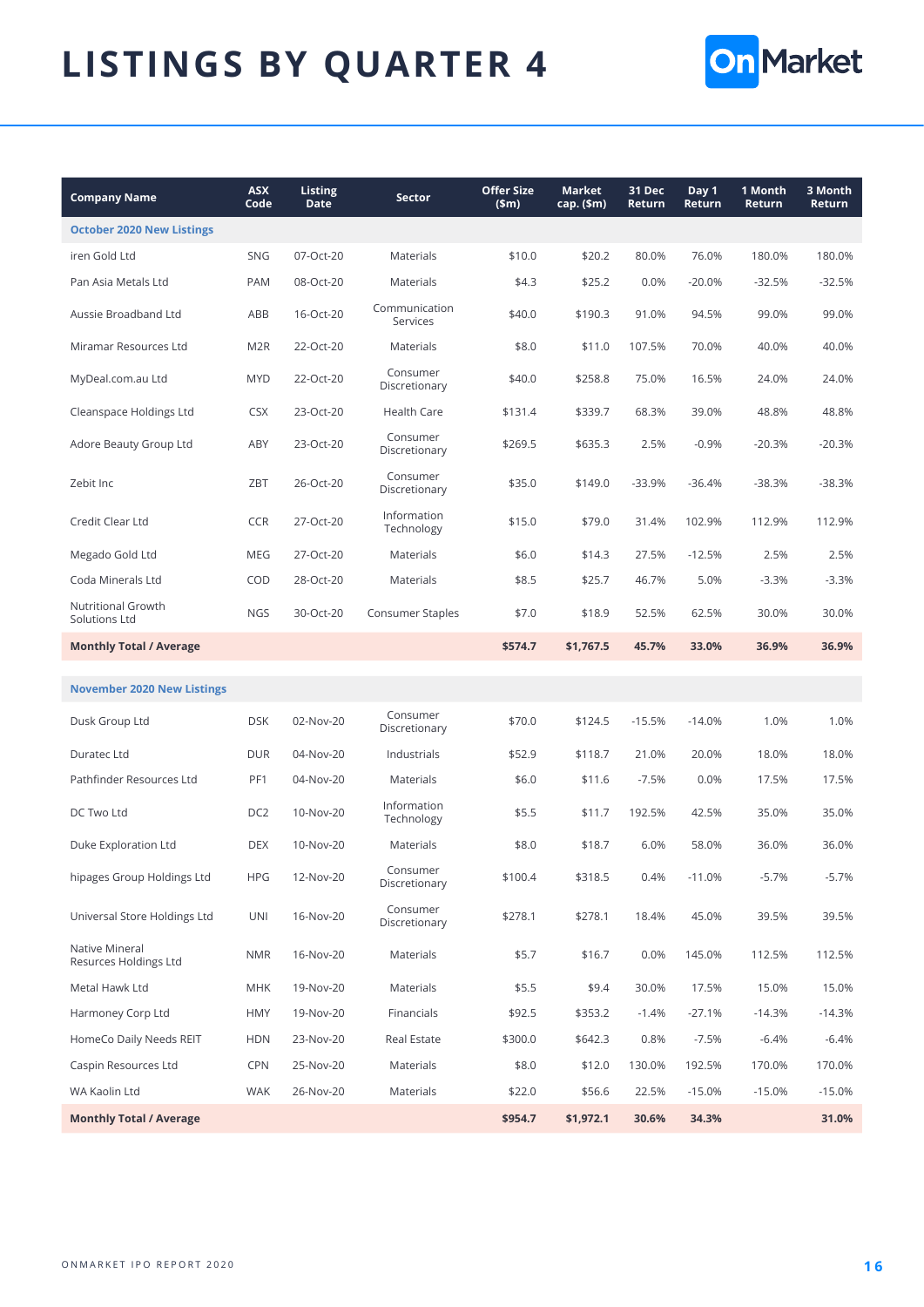

| <b>Company Name</b>                     | <b>ASX</b><br>Code | <b>Listing</b><br><b>Date</b> | Sector                    | <b>Offer Size</b><br>\$m\$ | <b>Market</b><br>cap. (\$m) | 31 Dec<br>Return | Day 1<br>Return | 1 Month<br>Return | 3 Month<br>Return |
|-----------------------------------------|--------------------|-------------------------------|---------------------------|----------------------------|-----------------------------|------------------|-----------------|-------------------|-------------------|
| <b>December 2020 New Listings</b>       |                    |                               |                           |                            |                             |                  |                 |                   |                   |
| Hexima Ltd                              | <b>HXL</b>         | 01-Dec-20                     | <b>Health Care</b>        | \$3.3                      | \$26.2                      | $-2.5%$          | $-7.5%$         | $-7.5%$           | $-7.5%$           |
| Cashrewards Ltd                         | <b>CRW</b>         | 02-Dec-20                     | Consumer<br>Discretionary | \$65.0                     | \$136.4                     | 1.2%             | 4.0%            | 4.0%              | 4.0%              |
| Booktopia Group Ltd                     | <b>BKG</b>         | 03-Dec-20                     | Consumer<br>Discretionary | \$43.1                     | \$315.9                     | 18.3%            | 13.0%           | 13.0%             | 13.0%             |
| Nuix Ltd                                | <b>NXL</b>         | 04-Dec-20                     | Information<br>Technology | \$953.0                    | \$1,684.9                   | 50.8%            | 55.4%           | 55.4%             | 55.4%             |
| <b>MAAS Group Holdings Ltd</b>          | <b>MGH</b>         | 04-Dec-20                     | Industrials               | \$145.6                    | \$529.9                     | 35.5%            | 39.5%           | 39.5%             | 39.5%             |
| Doctor Care Anywhere plc                | <b>DOC</b>         | 04-Dec-20                     | <b>Health Care</b>        | \$102.0                    | \$254.8                     | 16.3%            | 50.0%           | 50.0%             | 50.0%             |
| Prospech Ltd                            | PRS                | 04-Dec-20                     | Materials                 | \$5.0                      | \$17.7                      | 10.0%            | 0.0%            | 0.0%              | 0.0%              |
| Control Bionics Ltd                     | CBL                | 07-Dec-20                     | <b>Health Care</b>        | \$15.0                     | \$50.0                      | 96.7%            | 56.7%           | 56.7%             | 56.7%             |
| Dalrymple Bay<br>Infrastructure Ltd     | DBI                | 08-Dec-20                     | Industrials               | \$1,286.0                  | \$1,285.7                   | $-16.0%$         | $-18.7%$        | $-18.7%$          | $-18.7%$          |
| Youfoodz Holdings Ltd                   | YFZ                | 08-Dec-20                     | Consumer Staples          | \$70.0                     | \$201.6                     | $-30.0%$         | $-30.7%$        | $-30.7%$          | $-30.7%$          |
| Aurumin Ltd                             | <b>AUN</b>         | 09-Dec-20                     | Materials                 | \$7.0                      | \$17.3                      | 50.0%            | 30.0%           | 30.0%             | 30.0%             |
| Cluey Ltd                               | <b>CLU</b>         | 09-Dec-20                     | Consumer<br>Discretionary | \$30.0                     | \$143.5                     | 2.9%             | $-7.9%$         | $-7.9%$           | $-7.9%$           |
| Top Shelf International<br>Holdings Ltd | <b>TSI</b>         | 10-Dec-20                     | Consumer Staples          | \$47.2                     | \$109.9                     | $-3.2%$          | $-8.1%$         | $-8.1%$           | $-8.1%$           |
| Kingfisher Mining Ltd                   | <b>KFM</b>         | 11-Dec-20                     | Materials                 | \$6.0                      | \$8.5                       | 47.5%            | 17.5%           | 17.5%             | 17.5%             |
| Sovereign Cloud Holdings Ltd            | SOV                | 14-Dec-20                     | Information<br>Technology | \$20.0                     | \$74.7                      | 46.7%            | 37.3%           | 37.3%             | 37.3%             |
| Live Verdure Ltd                        | LV1                | 14-Dec-20                     | Consumer Staples          | \$5.0                      | \$11.0                      | 15.0%            | $-5.0%$         | $-5.0%$           | $-5.0%$           |
| Errawarra Resources Ltd                 | ERW                | 14-Dec-20                     | Materials                 | \$6.0                      | \$7.4                       | 10.0%            | 10.0%           | 10.0%             | 10.0%             |
| GenusPlus Group Ltd                     | GNP                | 14-Dec-20                     | Industrials               | \$32.8                     | \$148.6                     | 3.1%             | 6.3%            | 6.3%              | 6.3%              |
| AKORA Resources Ltd                     | AKO                | 15-Dec-20                     | Materials                 | \$5.0                      | \$14.9                      | 56.0%            | 40.0%           | 40.0%             | 40.0%             |
| Liberty Financial Group                 | <b>LFG</b>         | 15-Dec-20                     | Financials                | \$320.7                    | \$1,821.6                   | 16.7%            | 30.5%           | 30.5%             | 30.5%             |
| SILK Laser Australia Ltd                | <b>SLA</b>         | 15-Dec-20                     | <b>Health Care</b>        | \$83.5                     | \$162.5                     | 3.8%             | 3.5%            | 3.5%              | 3.5%              |
| Playside Studios Ltd                    | PLY                | 17-Dec-20                     | Consumer<br>Discretionary | \$15.0                     | \$73.3                      | 55.0%            | 130.0%          | 130.0%            | 130.0%            |
| Westar Resources Ltd                    | <b>WSR</b>         | 17-Dec-20                     | Materials                 | \$5.0                      | \$10.1                      | 17.5%            | 25.0%           | 25.0%             | 25.0%             |
| Desert Metals Ltd                       | DM1                | 18-Dec-20                     | Materials                 | \$5.0                      | \$11.0                      | 160.0%           | 215.0%          | 215.0%            | 215.0%            |
| Cettire Ltd                             | <b>CTT</b>         | 18-Dec-20                     | Consumer<br>Discretionary | \$65.0                     | \$190.6                     | 0.0%             | $-6.0%$         | $-6.0\%$          | $-6.0\%$          |
| Rincon Resources Ltd                    | <b>RCR</b>         | 21-Dec-20                     | Materials                 | \$6.0                      | \$10.3                      | 52.5%            | 92.5%           | 92.5%             | 92.5%             |
| Benz Mining Corp CDI                    | <b>BNZ</b>         | 23-Dec-20                     | Materials                 | \$2.0                      | \$49.0                      | 144.0%           | 128.0%          | 128.0%            | 128.0%            |
| Payright Ltd                            | <b>PYR</b>         | 23-Dec-20                     | Financials                | \$18.5                     | \$106.9                     | $-13.3%$         | $-16.7%$        | $-16.7%$          | $-16.7%$          |
| <b>BPM Minerals Ltd</b>                 | <b>BPM</b>         | 30-Dec-20                     | Materials                 | \$4.5                      | \$7.3                       | 25.0%            | 20.0%           | 20.0%             | 20.0%             |
| <b>Monthly Total / Average</b>          |                    |                               |                           | \$3,372.2                  | \$7,481.3                   | 30.0%            |                 |                   | 31.2%             |
| <b>Quarter Total / Average</b>          |                    |                               |                           | \$4,901.5                  | \$11,220.9                  | 33.6%            | 33.7%           | 36.9%             | 32.4%             |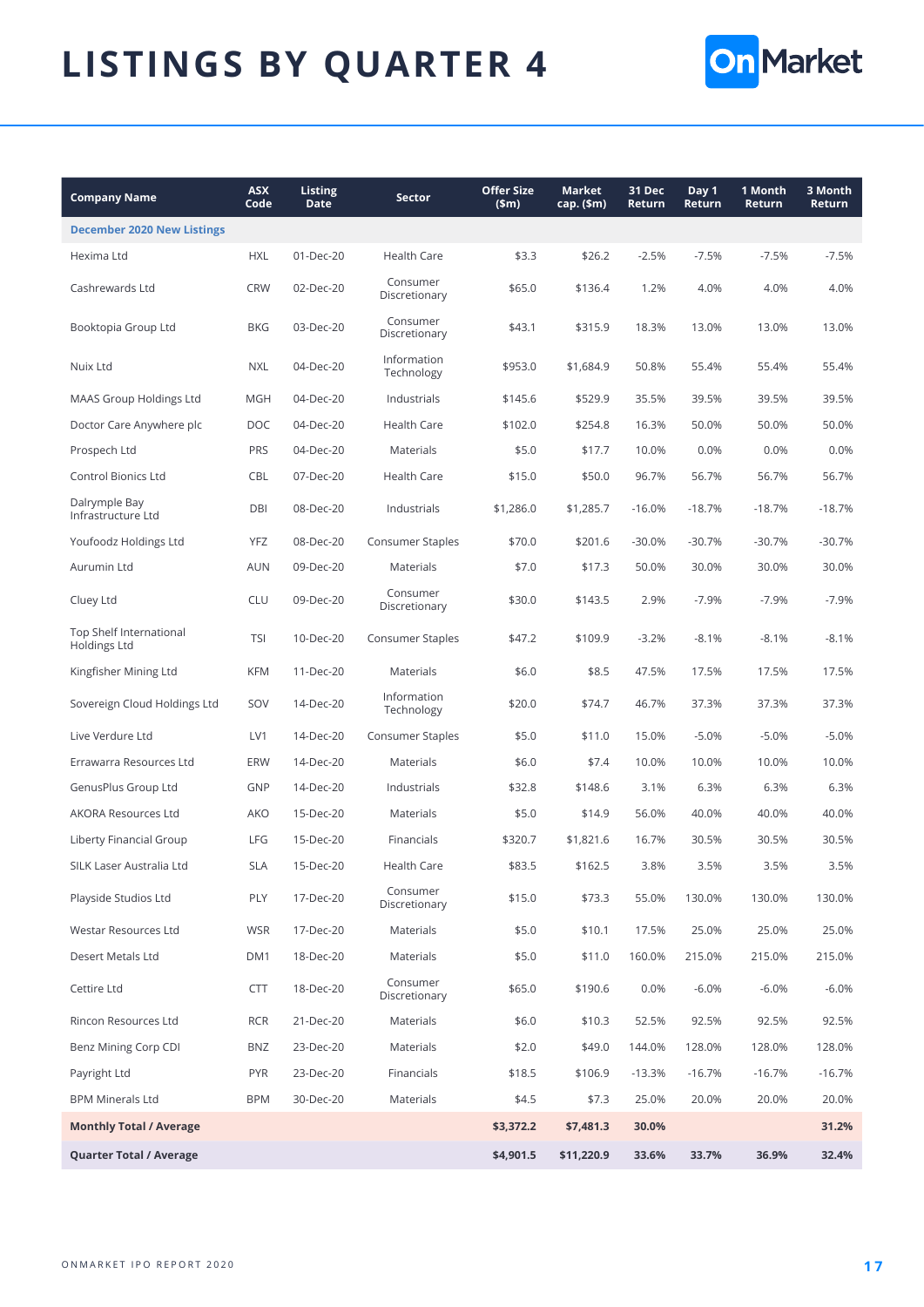## <span id="page-18-0"></span>**DISCLAIMER**



All data has been sourced from Thomson Reuters, Sharesight or ASX. Whilst every care has been taken to ensure the accuracy of information contained in this report, we accept no liability for any error or omission, nor for any action taken in reliance on any statement or opinion in this report. No statement or opinion in this report is intended to be construed as investment advice. Properly considered professional advice should always be sought if in doubt regarding the merits of any investment.

1Note: All data included in the report excludes Exchange Traded Funds (ETFs), debt issues, and spinoffs.

2Note: Compound money-weighted annualised return is a return independently calculated by Sharesight that weighs the capital gains based on the average years invested for every dollar.

#### Assumptions:

- The same value is invested into each IPO
- The investment is required to be paid 20 days prior to the IPO listing date (this represents the median period between payment and listing for all OnMarket IPOs)
- The investment is sold at the end of the relevant holding period at the closing price for that day or (in respect of IPOs where the relevant holding period had not been reached by 31 Dec), 31 December 2020

#### Excerpts from Sharesight.com

**Sharesight** calculates percentage returns using a dollar-weighted (also referred to as a 'money-weighted') return methodology. A dollar-weighted return measures investment performance taking account of the size and timing of cash flows.

The other widely used approach in performance measurement is the Time Weighted Return. In this method the effect of cash inflows and outflows is removed from the calculation. This is commonly used when evaluating fund manager performance. The reasoning behind this approach is that fund managers don't control when money flows into and out of their fund – investors control that – so it is not reasonable to include that effect when evaluating the manager.

Investors, in contrast can control the timing of when they put money in or out of the portfolio. For this reason it is widely agreed that a dollar-weighted return is the most appropriate means of measuring performance from a private investor's point of view.

Returns can be annualised based on the principles of a simple annualised return or by using a compound annual growth rate (CAGR).

A simple annualised return simply divides the rate or return for the period by the number of years in the investment period. A compound annual growth rate calculates the year on year growth rate that would be required to achieve the same result.

**Sharesight** annualises returns weighting the length of time that each capital input has been invested for, by the amount of capital invested to determine the average years invested (AYI) for each dollar of capital. A compound annualised return raises the rate of return for the period to the inverse power of the average years invested (AYI)

Read More: [https://help.sharesight.com/au/performance\\_calculation\\_method/](https://help.sharesight.com/au/performance_calculation_method/)

Simple average return: The simple average return is calculated using an average of each individual security's return. Like any other mathematical average, each return is summed and divided by the number of returns used in the calculation.

Performance of all OnMarket IPOs is available on the OnMarket website.

No part of this publication may be reproduced, in whole or in part, without the prior written consent of On-Market BookBuilds. Copyright © On-Market BookBuilds Pty Ltd 2021.